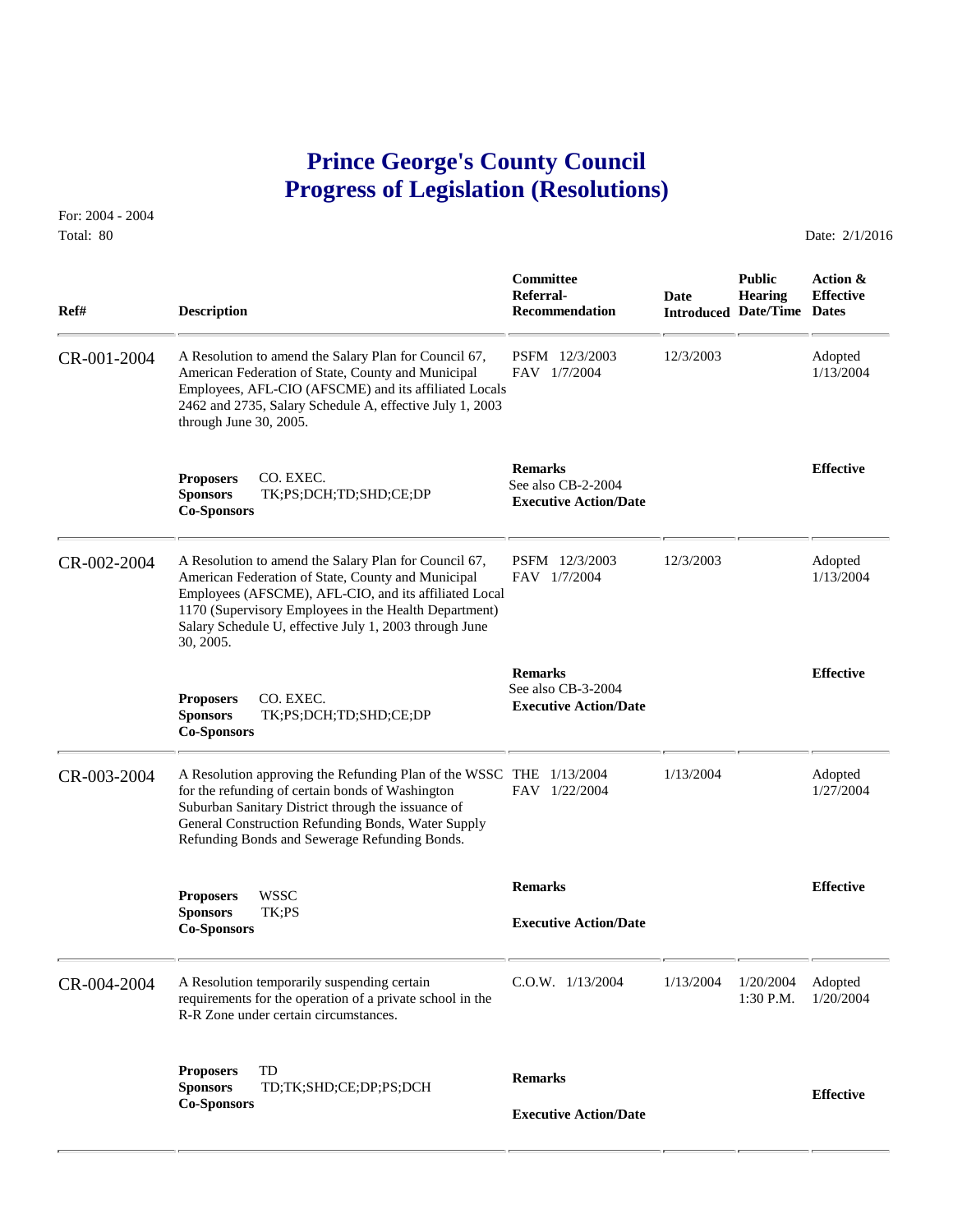| For: 2004-2004<br>Total: 80 | <b>Prince George's County Council</b><br>Date: 2/1/2016<br><b>Progress of Legislation (Resolutions)</b>                                                                                                                                                                 |                                                        |                                        |                                              |                                                                      |
|-----------------------------|-------------------------------------------------------------------------------------------------------------------------------------------------------------------------------------------------------------------------------------------------------------------------|--------------------------------------------------------|----------------------------------------|----------------------------------------------|----------------------------------------------------------------------|
| Ref#<br>CR-005-2004         | <b>Description</b><br>Zoning Ordinance No. 1-2004 amending the Zoning Map<br>for the Maryland-Washington Regional District in Prince<br>George's County, Maryland, by approving the Mixed-<br>Use Town Center Zone for the Town of Riverdale Park.                      | <b>Committee</b><br>Referral-<br><b>Recommendation</b> | Date<br><b>Introduced</b><br>1/20/2004 | <b>Public</b><br><b>Hearing</b><br>Date/Time | Action &<br><b>Effective</b><br><b>Dates</b><br>Adopted<br>1/20/2004 |
|                             | M-NCPPC<br><b>Proposers</b><br><b>Sponsors</b><br><b>Co-Sponsors</b>                                                                                                                                                                                                    | <b>Remarks</b><br><b>Executive Action/Date</b>         |                                        |                                              | <b>Effective</b><br>1/20/2004                                        |
| CR-006-2004                 | A Resolution supporting a request by the Patuxent River<br>Commission for federal legislation that will enable a study FAV 2/26/2004<br>to determine the qualification of the Patuxent River for<br>designation as a Federal Wild and Scenic River.                     | THE $1/20/2004$                                        | 1/20/2004                              |                                              | Adopted<br>3/9/2004                                                  |
|                             | DP<br><b>Proposers</b><br><b>Sponsors</b><br>DP;TK;TH;PS;DCH;TD;SHD;CE<br><b>Co-Sponsors</b>                                                                                                                                                                            | <b>Remarks</b><br><b>Executive Action/Date</b>         |                                        |                                              | <b>Effective</b>                                                     |
| CR-007-2004                 | A Resolution transferring certain appropriations and<br>expenditures between development projects in the<br>Approved Maryland-National Capital Park and Planning<br>Commission's FY 2003-2004 Capital Budget and Fiscal<br>Years 2004-2009 Capital Improvement Program. | PZED 1/20/2004<br>FAV 2/4/2004                         | 1/20/2004                              | 2/17/2004<br>10:00 A.M. 2/17/2004            | Adopted                                                              |
|                             | SHD;TD;CE;DCH;TK;DP<br><b>Proposers</b><br><b>Sponsors</b><br>SHD;TD;CE;DCH;TK;DP<br><b>Co-Sponsors</b>                                                                                                                                                                 | <b>Remarks</b><br><b>Executive Action/Date</b>         |                                        |                                              | <b>Effective</b>                                                     |
| CR-008-2004                 | A Resolution expressing the County Executive and<br>County Council's policy position opposing a proposed<br>federal detention center in Prince George's County.                                                                                                         | $C.0.W.$ $1/20/2004$                                   | 1/20/2004                              |                                              |                                                                      |
|                             | CO. EXEC.;SHD<br><b>Proposers</b><br><b>Sponsors</b><br>SHD;TK;TH;PS;DCH;TD;CE;DP;MB<br><b>Co-Sponsors</b>                                                                                                                                                              | <b>Remarks</b><br><b>Executive Action/Date</b>         |                                        |                                              | <b>Effective</b>                                                     |
| CR-009-2004                 | A Resolution approving the enactment of Ordinance<br>03-O-10 amending Chapter 125 of the College Park Code FAV(A) 2/4/2004<br>concerning residential parking.                                                                                                           | PZED 1/27/2004                                         | 1/27/2004                              |                                              | Adopted<br>2/17/2004                                                 |
|                             | TH<br><b>Proposers</b><br><b>PS</b><br><b>Sponsors</b><br><b>Co-Sponsors</b>                                                                                                                                                                                            | <b>Remarks</b><br><b>Executive Action/Date</b>         |                                        |                                              | <b>Effective</b>                                                     |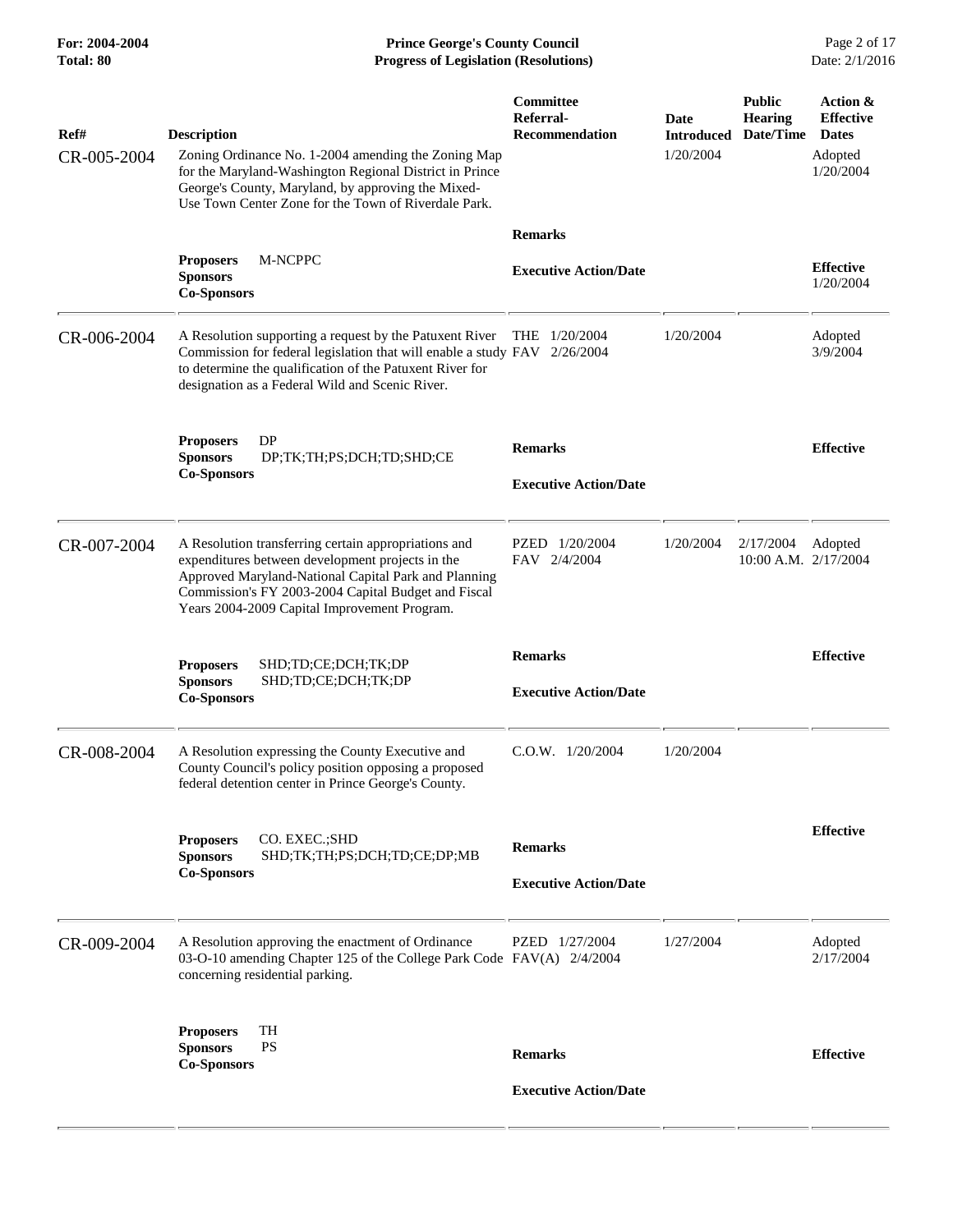| For: 2004-2004<br>Total: 80 | <b>Prince George's County Council</b><br><b>Progress of Legislation (Resolutions)</b> |                                                                                                                                                                                                                                                                      |                                                                                                            |           |               | Page 3 of 17<br>Date: 2/1/2016 |                             |                                                                     |
|-----------------------------|---------------------------------------------------------------------------------------|----------------------------------------------------------------------------------------------------------------------------------------------------------------------------------------------------------------------------------------------------------------------|------------------------------------------------------------------------------------------------------------|-----------|---------------|--------------------------------|-----------------------------|---------------------------------------------------------------------|
| Ref#<br>CR-010-2004         | <b>Description</b>                                                                    | A Resolution expressing the support of the Prince<br>George's County Council for full funding of the Bridge to<br>Excellence in Public Schools Act for the equitable<br>funding of public schools in Prince George's County and<br>throughout the State of Maryland. | Committee<br>Referral-<br>Date<br><b>Recommendation</b><br><b>Introduced</b><br>2/3/2004<br><b>Remarks</b> |           | <b>Public</b> |                                | <b>Hearing</b><br>Date/Time | Action &<br><b>Effective</b><br><b>Dates</b><br>Adopted<br>2/3/2004 |
|                             | <b>Proposers</b><br><b>Sponsors</b><br><b>Co-Sponsors</b>                             | TK<br>TK;TH;PS;DCH;TD;SHD;CE;DP;MB                                                                                                                                                                                                                                   | <b>Executive Action/Date</b>                                                                               |           |               | <b>Effective</b>               |                             |                                                                     |
| CR-011-2004                 | 2005.                                                                                 | A Resolution amending the Salary Plan for Police<br>Officials, Salary Schedule P-O, to reflect wage and benefit HELD 2/25/2004<br>modifications, effective July 1, 2003 through June 30,                                                                             | PSFM 2/10/2004<br>HELD 3/11/2004<br>FAV(A) 4/13/2004                                                       | 2/10/2004 |               | Adopted<br>4/27/2004           |                             |                                                                     |
|                             | <b>Proposers</b><br><b>Sponsors</b><br><b>Co-Sponsors</b>                             | CO. EXEC.<br>TK;MB;SHD;CE;DCH;TD;DP;PS                                                                                                                                                                                                                               | <b>Remarks</b><br>Retroactive to July 1, 2003<br><b>Executive Action/Date</b>                              |           |               | <b>Effective</b><br>4/27/2004  |                             |                                                                     |
| CR-012-2004                 |                                                                                       | A Resolution repealing the enactment of Chapter 81, 2003<br>Laws of Prince George's County, Maryland.                                                                                                                                                                |                                                                                                            | 2/24/2004 |               | Adopted<br>2/24/2004           |                             |                                                                     |
|                             | <b>Proposers</b><br><b>Sponsors</b><br><b>Co-Sponsors</b>                             | CO. EXEC.;TK;TD;PS;SHD<br>TK;TD;PS;SHD                                                                                                                                                                                                                               | <b>Remarks</b><br><b>Executive Action/Date</b>                                                             |           |               | <b>Effective</b><br>2/24/2004  |                             |                                                                     |
| CR-013-2004                 |                                                                                       | A Resolution extending the appointment of Floyd E.<br>Wilson, Jr., as Acting Executive Director of the Minority<br>Business Opportunities Commission.                                                                                                                |                                                                                                            | 2/10/2004 |               | Adopted<br>2/10/2004           |                             |                                                                     |
|                             | <b>Proposers</b><br><b>Sponsors</b><br><b>Co-Sponsors</b>                             | CO. EXEC.<br>TK;MB;TD;CE;SHD;DCH;TH;DP;PS                                                                                                                                                                                                                            | <b>Remarks</b><br><b>Executive Action/Date</b>                                                             |           |               | <b>Effective</b>               |                             |                                                                     |
| CR-014-2004                 |                                                                                       | A Resolution expressing the opposition of the Prince<br>George's County Council to slot machines and further<br>expansion of legalized gambling in the State of Maryland.                                                                                            | LEG 2/17/2004                                                                                              | 2/17/2004 |               |                                |                             |                                                                     |
|                             | <b>Proposers</b><br><b>Sponsors</b><br><b>Co-Sponsors</b>                             | <b>DCH</b><br>DCH;MB;PS;CE;SHD;TH                                                                                                                                                                                                                                    | <b>Remarks</b><br><b>Executive Action/Date</b>                                                             |           |               | <b>Effective</b>               |                             |                                                                     |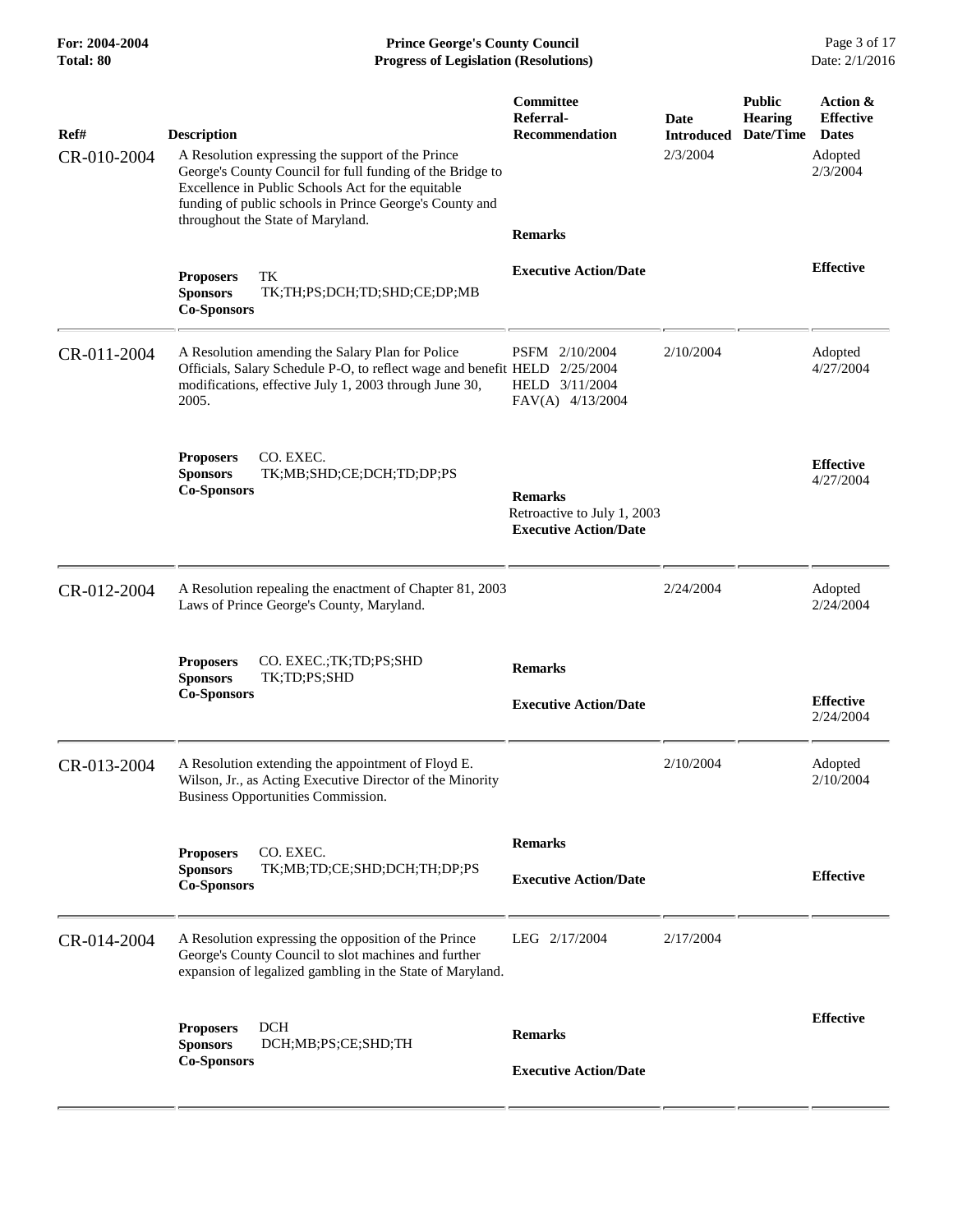| For: 2004-2004<br><b>Total: 80</b> | <b>Prince George's County Council</b><br>Date: 2/1/2016<br><b>Progress of Legislation (Resolutions)</b>                                                                                                          |                                                                                      |                   |                                                                                                     |                                                         |
|------------------------------------|------------------------------------------------------------------------------------------------------------------------------------------------------------------------------------------------------------------|--------------------------------------------------------------------------------------|-------------------|-----------------------------------------------------------------------------------------------------|---------------------------------------------------------|
| Ref#<br>CR-015-2004                | <b>Description</b><br>A Resolution concerning the 2001 Water and Sewer Plan<br>(December 2003 Amendment Cycle) to change the water<br>and sewer category designations within the 2001 Water<br>and Sewer Plan.   | Committee<br>Referral-<br><b>Recommendation</b><br>THE 2/17/2004<br>FAV(A) 3/25/2004 | Date<br>2/17/2004 | <b>Public</b><br><b>Hearing</b><br><b>Introduced Date/Time</b><br>3/23/2004<br>10:00 A.M. 3/30/2004 | Action &<br><b>Effective</b><br><b>Dates</b><br>Adopted |
|                                    | CO. EXEC.<br><b>Proposers</b><br><b>Sponsors</b><br>TК<br><b>Co-Sponsors</b>                                                                                                                                     | <b>Remarks</b><br><b>Executive Action/Date</b>                                       |                   |                                                                                                     | <b>Effective</b><br>4/7/2004                            |
| CR-016-2004                        | A Resolution articulating the position of the County<br>Council regarding support of Dimensions Healthcare<br>Systems, Inc. and the Memorandum of Understanding<br>between the County and the State of Maryland. |                                                                                      | 3/2/2004          |                                                                                                     | Adopted<br>3/2/2004                                     |
|                                    | TK;SHD<br><b>Proposers</b><br>TK;SHD;DCH;TD;CE;DP<br><b>Sponsors</b><br><b>Co-Sponsors</b>                                                                                                                       | <b>Remarks</b><br><b>Executive Action/Date</b>                                       |                   |                                                                                                     | <b>Effective</b>                                        |
| CR-017-2004                        | A Resolution approving and adopting the FY 2005<br>Housing and Community Development Prince George's<br>County Annual Action Plan                                                                                | THE 3/23/2004<br>FAV(A) 4/28/2004                                                    | 3/23/2004         | 4/27/2004<br>7:00 PM                                                                                | Adopted<br>5/4/2004                                     |
|                                    | CO. EXEC.<br><b>Proposers</b><br><b>Sponsors</b><br>MВ<br><b>Co-Sponsors</b>                                                                                                                                     | <b>Remarks</b><br><b>Executive Action/Date</b><br>S 5/5/2004                         |                   |                                                                                                     | <b>Effective</b>                                        |
| CR-018-2004                        | A Resolution approving the amendments to the<br>Administrative Regulations for the Prince George's<br>County Housing Rehabilitation Assistance Program.                                                          | THE 4/6/2004                                                                         | 4/6/2004          |                                                                                                     |                                                         |
|                                    | CO. EXEC.<br><b>Proposers</b><br><b>Sponsors</b><br>TК<br><b>Co-Sponsors</b>                                                                                                                                     | <b>Remarks</b><br><b>Executive Action/Date</b>                                       |                   |                                                                                                     | <b>Effective</b>                                        |
| CR-019-2004                        | A Resolution expeditiously implement the Bowie and<br>Vicinity Master Plan and Sectional Map Amendment<br>(SMA)                                                                                                  | PZED 4/6/2004<br>FAV 4/22/2004                                                       | 4/6/2004          |                                                                                                     | Adopted<br>5/4/2004                                     |
|                                    | SHD;DP<br><b>Proposers</b><br><b>Sponsors</b><br>SHD;DP;CE;TK;TD;DCH<br><b>Co-Sponsors</b>                                                                                                                       | <b>Remarks</b><br><b>Executive Action/Date</b>                                       |                   |                                                                                                     | <b>Effective</b>                                        |
|                                    |                                                                                                                                                                                                                  | S 5/4/2004                                                                           |                   |                                                                                                     |                                                         |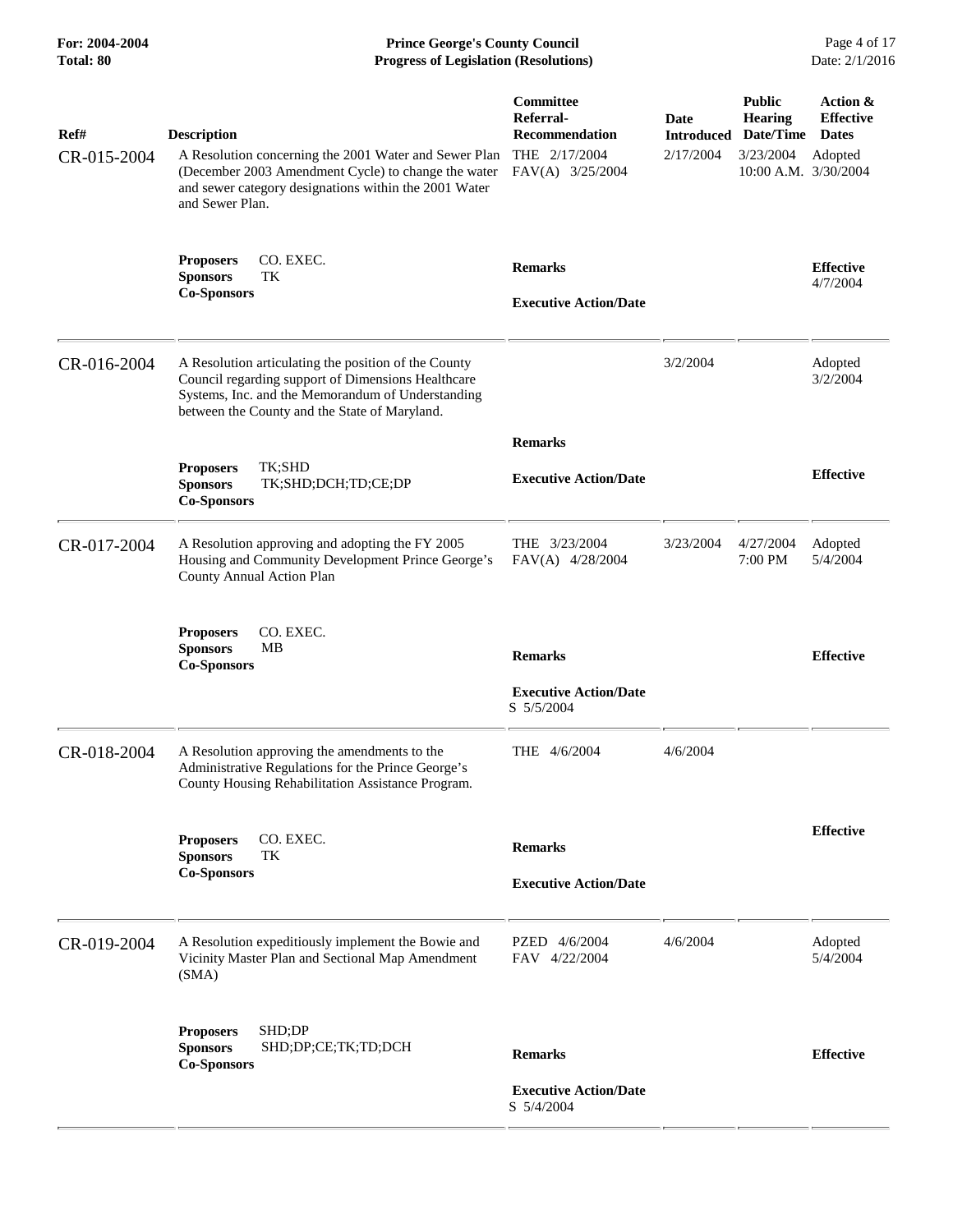**For: 2004-2004 Prince George's County Council** Page 5 of 17<br> **Prince George's County Council** Page 5 of 17<br> **Progress of Legislation (Resolutions)** Date: 2/1/2016 **Total: 80 Progress of Legislation (Resolutions)** 

| Ref#<br>CR-020-2004 | <b>Description</b><br>A Resolution to amend the Salary Plan for the<br>International Association of Fire Fighters, Local 1619<br>(Fire Fighters), Salary Schedule S, effective July 1, 2003<br>through June 30, 2005. | Committee<br>Referral-<br><b>Recommendation</b><br>PSFM 4/13/2004<br>FAV 4/13/2004 | Date<br><b>Introduced</b><br>4/13/2004 | <b>Public</b><br><b>Hearing</b><br>Date/Time | Action &<br><b>Effective</b><br><b>Dates</b><br>Adopted<br>5/27/2004 |
|---------------------|-----------------------------------------------------------------------------------------------------------------------------------------------------------------------------------------------------------------------|------------------------------------------------------------------------------------|----------------------------------------|----------------------------------------------|----------------------------------------------------------------------|
|                     | CO. EXEC.<br><b>Proposers</b><br><b>Sponsors</b><br>TK;TD;CE;PS;DCH;SHD;DP<br><b>Co-Sponsors</b>                                                                                                                      | <b>Remarks</b><br>See also CB-17-2004<br><b>Executive Action/Date</b>              |                                        |                                              | <b>Effective</b>                                                     |
| CR-021-2004         | A Resolution to amend the Salary Plan for the<br>International Association of Fire Fighters, Local 1619<br>(Paramedics), Salary Schedule M, effective July 1, 2003<br>through June 30, 2005                           | PSFM 4/13/2004<br>FAV 4/13/2004                                                    | 4/13/2004                              |                                              | Adopted<br>5/27/2004                                                 |
|                     | <b>Proposers</b><br>CO. EXEC.<br><b>Sponsors</b><br>TK;PS;DCH;TD;SHD;CE;DP<br><b>Co-Sponsors</b>                                                                                                                      | <b>Remarks</b><br>See also CB-17-2004<br><b>Executive Action/Date</b>              |                                        |                                              | <b>Effective</b>                                                     |
| CR-022-2004         | A Resolution to amend the Salary Plan for the<br>International Association of Fire Fighters, Local 1619<br>(Emergency Response Technicians), Salary Schedule R,<br>effective July 1, 2003 through June 30, 2005       | PSFM 4/13/2004<br>FAV 4/13/2004                                                    | 4/13/2004                              |                                              | Adopted<br>5/27/2004                                                 |
|                     | CO. EXEC.<br><b>Proposers</b><br><b>Sponsors</b><br>TK;PS;DCH;TD;SHD;CE;DP<br><b>Co-Sponsors</b>                                                                                                                      | <b>Remarks</b><br>See also CB-17-2004<br><b>Executive Action/Date</b>              |                                        |                                              | <b>Effective</b>                                                     |
| CR-023-2004         | A Resolution to amend Salary Schedule H for the<br>International Association of Fire Fighters, AFL-CIO,<br>Local 1619 (Civilians), effective July 1, 2003 through<br>June 30, 2005                                    | PSFM 4/13/2004<br>FAV 4/13/2004                                                    | 4/13/2004                              |                                              | Adopted<br>5/27/2004                                                 |
|                     | CO. EXEC.<br><b>Proposers</b><br><b>Sponsors</b><br>TK;PS;DCH;TD;CE;DP<br><b>Co-Sponsors</b>                                                                                                                          | <b>Remarks</b><br>See also CB-19-2004<br><b>Executive Action/Date</b>              |                                        |                                              | <b>Effective</b>                                                     |
| CR-024-2004         | A Resolution amending the Salary Plan for Fire Officials, PSFM 4/13/2004<br>Salary Schedule F-O, to reflect wage and benefit<br>modifications, effective July 1, 2003 through June 30,<br>2005                        | FAV 4/13/2004                                                                      | 4/13/2004                              |                                              | Adopted<br>5/27/2004                                                 |
|                     | CO. EXEC.<br><b>Proposers</b><br><b>Sponsors</b><br>TK;PS;DCH;SHD;CE;DP<br><b>Co-Sponsors</b>                                                                                                                         | <b>Remarks</b><br><b>Executive Action/Date</b>                                     |                                        |                                              | <b>Effective</b>                                                     |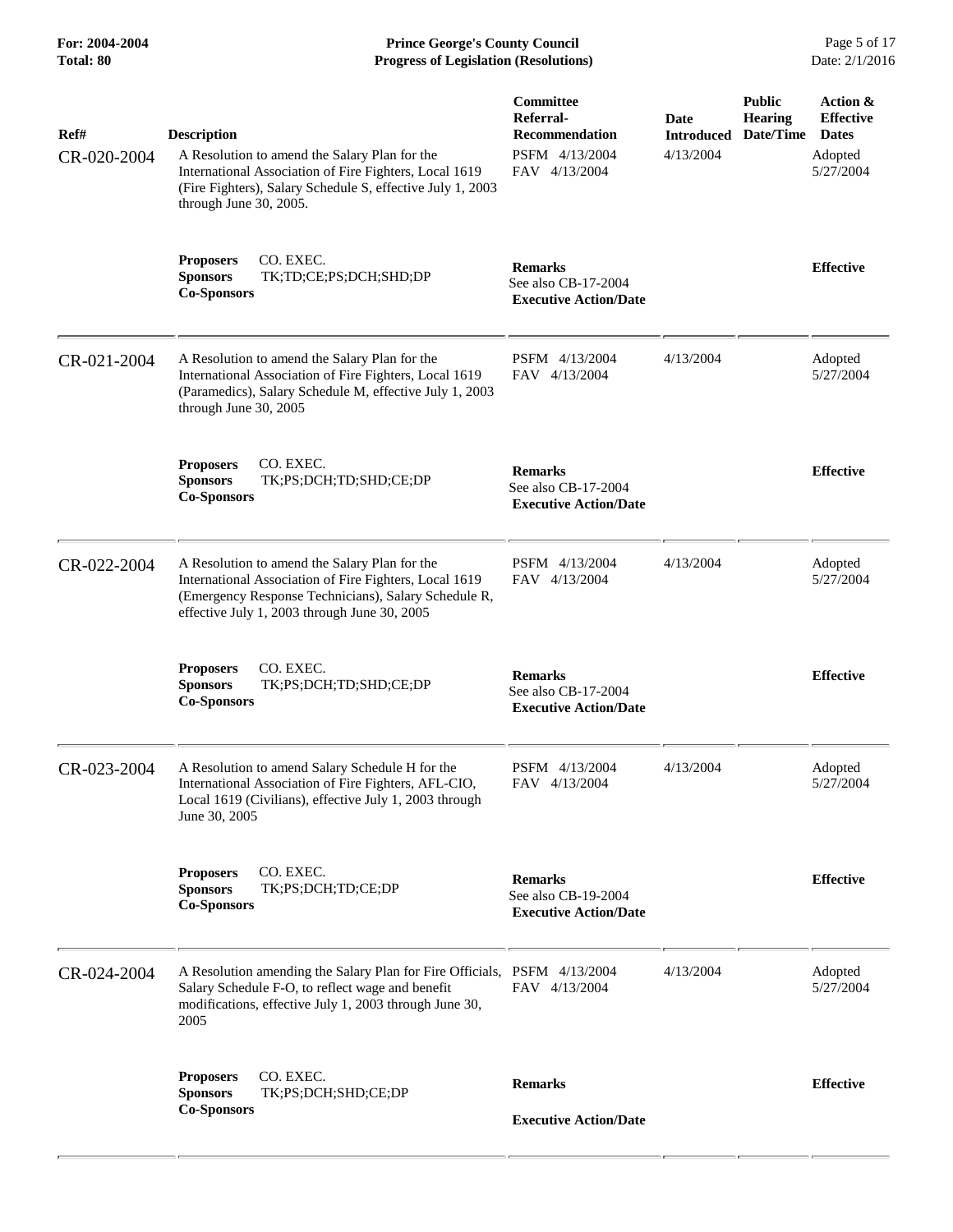**For: 2004-2004 Prince George's County Council** Page 6 of 17<br> **Prince George's County Council** Page 6 of 17<br> **Progress of Legislation (Resolutions)** Date: 2/1/2016 **Total: 80 Progress of Legislation (Resolutions)** 

| Ref#<br>CR-025-2004 | <b>Description</b><br>A Resolution creation the National Harbor Development<br>District and tax increment fund, creating the National<br>Harbor Special Taxing District and special fund, and<br>providing for and determining certain matters in<br>connection with the issuance and payment of special<br>obligation bonds               | Committee<br>Referral-<br><b>Recommendation</b><br>C.O.W. 5/27/2004<br>HELD 6/8/2004<br>HELD 6/14/2004 | <b>Date</b><br><b>Introduced</b><br>5/27/2004 | <b>Public</b><br><b>Hearing</b><br>Date/Time | Action &<br><b>Effective</b><br><b>Dates</b><br>Adopted<br>7/6/2004 |
|---------------------|--------------------------------------------------------------------------------------------------------------------------------------------------------------------------------------------------------------------------------------------------------------------------------------------------------------------------------------------|--------------------------------------------------------------------------------------------------------|-----------------------------------------------|----------------------------------------------|---------------------------------------------------------------------|
|                     | CO. EXEC.<br><b>Proposers</b><br><b>Sponsors</b><br><b>Co-Sponsors</b>                                                                                                                                                                                                                                                                     | <b>Remarks</b><br><b>Executive Action/Date</b><br>S 7/6/2004                                           |                                               |                                              | <b>Effective</b><br>7/6/2004                                        |
| CR-026-2004         | A Resolution creating the National Harbor Convention<br>Center Development District and tax increment fund;<br>creating the National Harbor Convention Center Special<br>Taxing District and special fund; and providing for and<br>determining certain matters in connection with the<br>issuance and payment of special obligation bonds | C.O.W. 5/27/2004<br>HELD 6/8/2004<br>HELD 6/14/2004                                                    | 5/27/2004                                     |                                              | Adopted<br>7/6/2004                                                 |
|                     | CO. EXEC.<br><b>Proposers</b><br><b>Sponsors</b><br><b>Co-Sponsors</b>                                                                                                                                                                                                                                                                     | <b>Remarks</b><br><b>Executive Action/Date</b><br>S 7/6/2004                                           |                                               |                                              | <b>Effective</b><br>7/6/2004                                        |
| CR-027-2004         | A Resolution declaring the intent of the County to issue<br>special obligation bonds and use the proceeds to pay or<br>reimburse expenditures for the costs of public infra-<br>structure improvements in the National Harbor<br>Development District and the National Harbor Special<br><b>Taxing District</b>                            | C.O.W. 5/27/2004<br>HELD 6/8/2004<br>HELD 6/14/2004                                                    | 5/26/2004                                     |                                              | Adopted<br>7/6/2004                                                 |
|                     | CO. EXEC.<br><b>Proposers</b><br><b>Sponsors</b><br><b>Co-Sponsors</b>                                                                                                                                                                                                                                                                     | <b>Remarks</b><br><b>Executive Action/Date</b><br>S 7/6/2004                                           |                                               |                                              | <b>Effective</b><br>7/6/2004                                        |
| CR-028-2004         | A Resolution concerning Dimensions Healthcare Systems,<br>Inc. stating the position of the County Council regarding<br>support of Dimensions Healthcare Systems, Inc. and the<br>Memorandum of Understanding between the County and<br>the State of Maryland, as amended                                                                   | <b>Remarks</b>                                                                                         | 4/20/2004                                     |                                              | Adopted<br>4/20/2004                                                |
|                     | TK;SHD<br><b>Proposers</b><br><b>Sponsors</b><br>TK;SHD;TH;PS;DCH;CE;DP;MB<br><b>Co-Sponsors</b>                                                                                                                                                                                                                                           | <b>Executive Action/Date</b>                                                                           |                                               |                                              | <b>Effective</b>                                                    |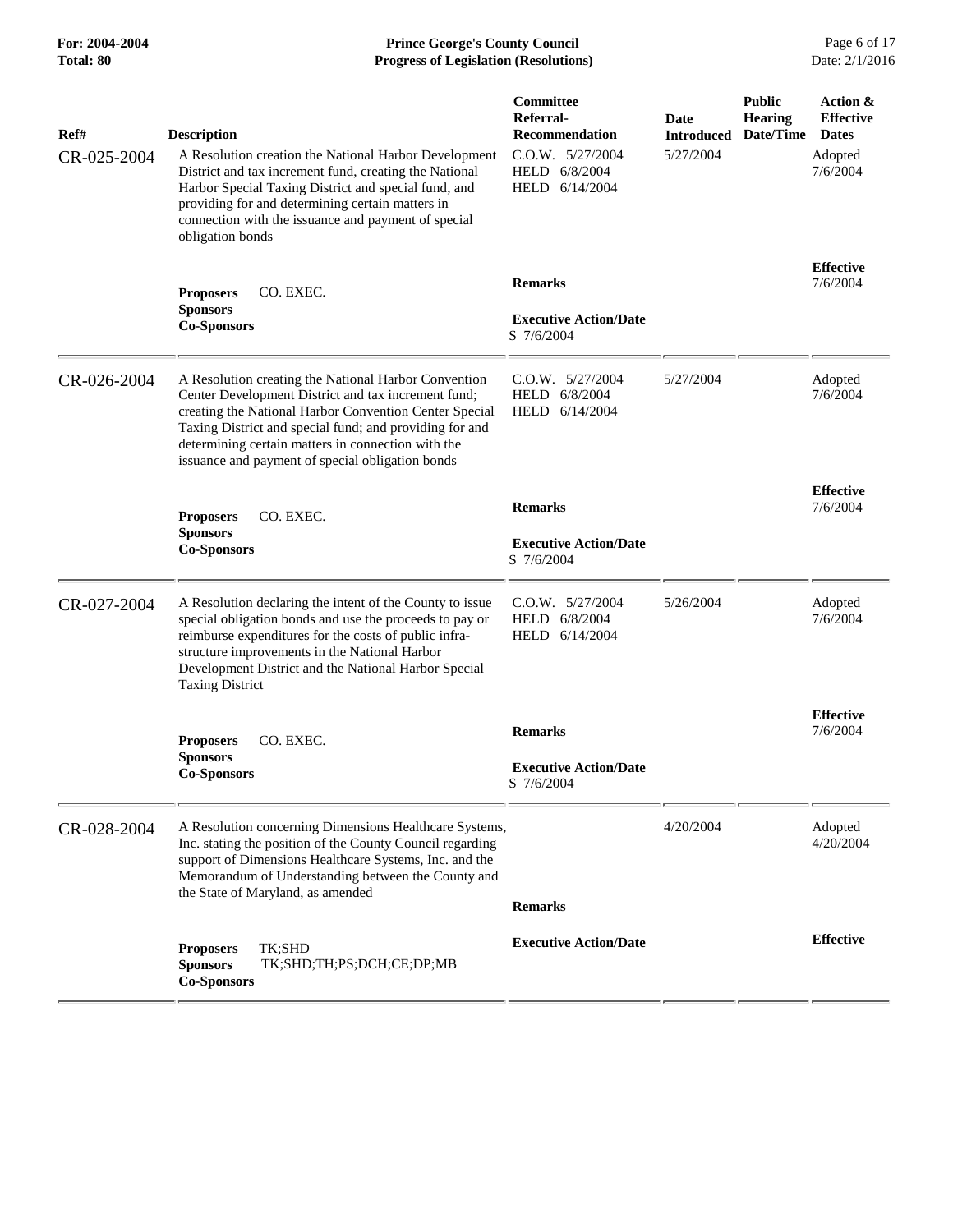## **For: 2004-2004 Prince George's County Council** Page 7 of 17<br> **Prince George's County Council** Page 7 of 17<br> **Progress of Legislation (Resolutions)** Date: 2/1/2016 **Total: 80 Progress of Legislation (Resolutions)**

| Ref#<br>CR-029-2004 | <b>Description</b><br>A Resolution establishing that a multi-family unit<br>development known as the University View Project,<br>located in census tract number 8070, qualifies for a<br>revitalization/redevelopment tax credit pursuant to<br>Section 10-235.02 of the Prince George's County Code | Committee<br>Referral-<br><b>Recommendation</b><br>PSFM 4/27/2004<br>HELD 6/9/2004<br>FAV 6/23/2004 | Date<br><b>Introduced</b><br>4/27/2004 | <b>Public</b><br><b>Hearing</b><br>Date/Time | Action &<br><b>Effective</b><br><b>Dates</b><br>Adopted<br>7/6/2004 |
|---------------------|------------------------------------------------------------------------------------------------------------------------------------------------------------------------------------------------------------------------------------------------------------------------------------------------------|-----------------------------------------------------------------------------------------------------|----------------------------------------|----------------------------------------------|---------------------------------------------------------------------|
|                     | TH<br><b>Proposers</b><br><b>Sponsors</b><br><b>TH</b><br><b>Co-Sponsors</b>                                                                                                                                                                                                                         | <b>Remarks</b><br><b>Executive Action/Date</b>                                                      |                                        |                                              | <b>Effective</b>                                                    |
| CR-030-2004         | A Resolution approving Fiscal Year 2004-2005 Operating<br>and Capital Budgets of the Washington Suburban<br>Sanitary Commission and recommendation of Water and<br>Sewer rates and Ad Valorem Tax Levies for Fiscal Year<br>2004-2005                                                                | <b>Remarks</b>                                                                                      |                                        |                                              | <b>Effective</b>                                                    |
|                     | TK<br><b>Proposers</b><br><b>Sponsors</b><br><b>Co-Sponsors</b>                                                                                                                                                                                                                                      | <b>Executive Action/Date</b>                                                                        |                                        |                                              |                                                                     |
| CR-031-2004         | A Resolution approving the Washington Suburban<br>Sanitary Commission Fiscal Years 2005-2010 Capital<br>Improvement Program and FY 2005 Capital Budget for<br>Prince George's County for Water and Sewer                                                                                             |                                                                                                     |                                        |                                              |                                                                     |
|                     | TK<br><b>Proposers</b><br><b>Sponsors</b><br><b>Co-Sponsors</b>                                                                                                                                                                                                                                      | <b>Remarks</b><br><b>Executive Action/Date</b>                                                      |                                        |                                              | <b>Effective</b>                                                    |
| CR-032-2004         | A Resolution approving the Fiscal Year 2004-2005<br>Washington Suburban Transit Commission's<br>Administrative Budget                                                                                                                                                                                |                                                                                                     | 5/27/2004                              |                                              | Adopted<br>5/27/2004                                                |
|                     | TK<br><b>Proposers</b><br><b>PS</b><br><b>Sponsors</b><br><b>Co-Sponsors</b>                                                                                                                                                                                                                         | <b>Remarks</b><br><b>Executive Action/Date</b>                                                      |                                        |                                              | <b>Effective</b><br>7/1/2004                                        |
| CR-033-2004         | A Resolution concerning the Fiscal Year 2004-2005<br>Operating Budget and Capital Improvement Program of<br>the Revenue Authority of Prince George's County                                                                                                                                          |                                                                                                     | 5/27/2004                              |                                              | Adopted<br>5/27/2004                                                |
|                     | TК<br><b>Proposers</b><br><b>Sponsors</b><br><b>PS</b><br><b>Co-Sponsors</b>                                                                                                                                                                                                                         | <b>Remarks</b><br><b>Executive Action/Date</b>                                                      |                                        |                                              | <b>Effective</b><br>7/1/2004                                        |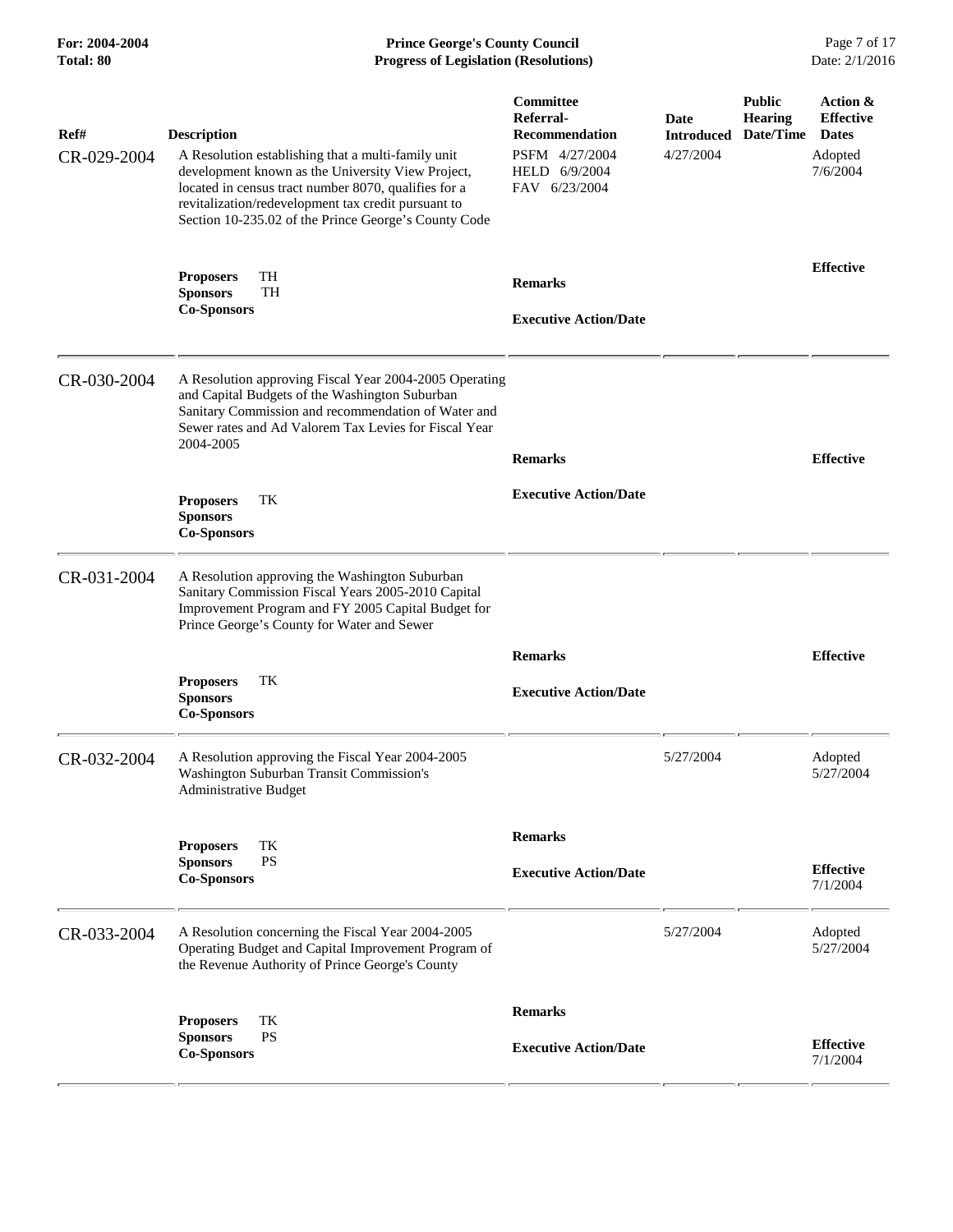| Ref#<br>CR-034-2004 | <b>Description</b><br>A Resolution concerning the Fiscal Year 2004-2005<br>Operating Budget and Capital Improvement Program of<br>the Redevelopment Authority of Prince George's County                                   | Committee<br>Referral-<br><b>Recommendation</b>               | Date<br><b>Introduced</b><br>5/27/2004 | <b>Public</b><br><b>Hearing</b><br>Date/Time | Action &<br><b>Effective</b><br><b>Dates</b><br>Adopted<br>5/27/2004 |
|---------------------|---------------------------------------------------------------------------------------------------------------------------------------------------------------------------------------------------------------------------|---------------------------------------------------------------|----------------------------------------|----------------------------------------------|----------------------------------------------------------------------|
|                     | TK<br><b>Proposers</b><br>PS;DCH<br><b>Sponsors</b><br><b>Co-Sponsors</b>                                                                                                                                                 | <b>Remarks</b><br><b>Executive Action/Date</b>                |                                        |                                              | <b>Effective</b><br>7/1/2004                                         |
| CR-035-2004         | A Resolution to endorse the loan to be provided from the<br>Maryland Economic Development Assistance Fund to<br>Freeman Decorating Services, Inc., and to authorize a<br>County loan to Freeman Decorating Services, Inc. | PSFM 5/27/2004<br>FAV(A) 6/9/2004                             | 5/27/2004                              |                                              | Adopted<br>7/27/2004                                                 |
|                     | CO. EXEC.<br><b>Proposers</b><br>TK<br><b>Sponsors</b><br><b>Co-Sponsors</b>                                                                                                                                              | <b>Remarks</b><br><b>Executive Action/Date</b><br>S 8/16/2004 |                                        |                                              | <b>Effective</b><br>7/27/2004                                        |
| CR-036-2004         | A Resolution approving the Sector Plan and Sectional<br>Map Amendment (SMA) for the Morgan Boulevard and<br>Largo Town Center Metro Areas                                                                                 |                                                               | 5/27/2004                              |                                              | Adopted<br>5/27/2004                                                 |
|                     | <b>Proposers</b><br>M-NCPPC<br>PS;DCH;TD;SHD;DP<br><b>Sponsors</b><br><b>Co-Sponsors</b>                                                                                                                                  | <b>Remarks</b><br><b>Executive Action/Date</b>                |                                        |                                              | <b>Effective</b><br>5/27/2004                                        |
| CR-037-2004         | A Resolution to extend the appointment of Dale G.<br>Coppage as Acting Director of Public Works and<br>Transportation                                                                                                     |                                                               | 6/8/2004                               |                                              | Adopted<br>6/8/2004                                                  |
|                     | CO. EXEC.<br><b>Proposers</b><br><b>Sponsors</b><br>TH<br><b>Co-Sponsors</b>                                                                                                                                              | <b>Remarks</b><br><b>Executive Action/Date</b>                |                                        |                                              | <b>Effective</b>                                                     |
| CR-038-2004         | A Resolution establishing a Task Force on High School<br>Capacity Alternatives to analyze alternatives to provide<br>additional pupil capacity at high school facilities in the<br>County                                 |                                                               | 6/8/2004                               |                                              | Adopted<br>6/8/2004                                                  |
|                     | TK;SHD<br><b>Proposers</b><br><b>Sponsors</b><br>TK;SHD<br><b>Co-Sponsors</b>                                                                                                                                             | <b>Remarks</b><br><b>Executive Action/Date</b>                |                                        |                                              | <b>Effective</b>                                                     |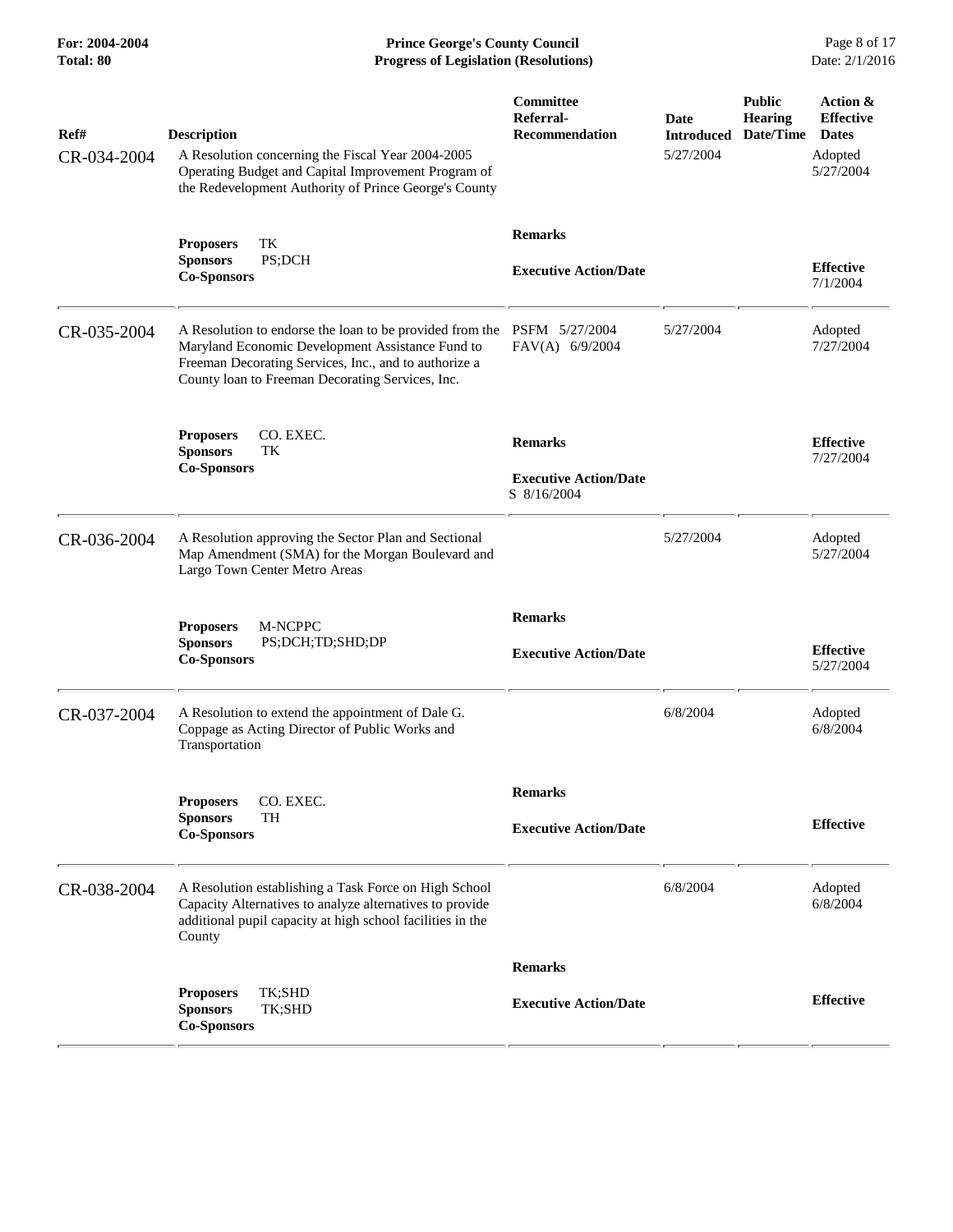**For: 2004-2004 Prince George's County Council** Page 9 of 17<br> **Prince George's County Council** Page 9 of 17<br> **Progress of Legislation (Resolutions)** Date: 2/1/2016 **Total: 80 Progress of Legislation (Resolutions)** 

| Ref#<br>CR-039-2004 | <b>Description</b><br>A Resolution recommending that the Maryland<br>Agricultural Land Preservation Foundation approve the<br>petition of John P. and Donna L. Denison to establish an<br>agricultural district | <b>Committee</b><br>Referral-<br><b>Recommendation</b><br>THE 6/8/2004<br>FAV 6/9/2004 | <b>Date</b><br><b>Introduced</b><br>6/8/2004 | <b>Public</b><br><b>Hearing</b><br>Date/Time<br>6/15/2004<br>10:00 AM | Action &<br><b>Effective</b><br><b>Dates</b><br>Adopted<br>6/15/2004 |
|---------------------|-----------------------------------------------------------------------------------------------------------------------------------------------------------------------------------------------------------------|----------------------------------------------------------------------------------------|----------------------------------------------|-----------------------------------------------------------------------|----------------------------------------------------------------------|
|                     | M-NCPPC<br><b>Proposers</b><br><b>Sponsors</b><br>TD;MB;DCH<br><b>Co-Sponsors</b>                                                                                                                               | <b>Remarks</b><br><b>Executive Action/Date</b><br>S 6/15/2004                          |                                              |                                                                       | <b>Effective</b>                                                     |
| CR-040-2004         | A Resolution recommending that the Maryland<br>Agricultural Land Preservation Foundation approve the<br>petition of Richardson Family Limited Partnership to<br>establish an agricultural district              | THE 6/8/2004<br>FAV 6/9/2004                                                           | 6/8/2004                                     | 6/15/2004<br>10:00 AM                                                 | Adopted<br>6/15/2004                                                 |
|                     | <b>M-NCPPC</b><br><b>Proposers</b><br><b>Sponsors</b><br>MB;TD;DCH<br><b>Co-Sponsors</b>                                                                                                                        | <b>Remarks</b><br><b>Executive Action/Date</b><br>S 6/15/2004                          |                                              |                                                                       | <b>Effective</b>                                                     |
| CR-041-2004         | A Resolution concerning the 2001 Water and Sewer Plan<br>(April 2004 Amendment Cycle) to change the water and<br>sewer category designations within the 2001 Water and<br>Sewerage Plan                         | THE 6/15/2004<br>FAV(A) 7/21/2004                                                      | 6/15/2004                                    | 7/20/2004<br>10:00 AM                                                 | Adopted<br>7/27/2004                                                 |
|                     | CO. EXEC.<br><b>Proposers</b><br><b>Sponsors</b><br><b>SHD</b><br><b>Co-Sponsors</b>                                                                                                                            | <b>Remarks</b><br><b>Executive Action/Date</b>                                         |                                              |                                                                       | <b>Effective</b><br>8/16/2004                                        |
| CR-042-2004         | A Resolution concerning the Tax Rates for FY2004-2005<br>for the purpose of imposing and levying the Tax Rates for<br>the Fiscal Year beginning July 1, 2004                                                    |                                                                                        | 6/15/2004                                    |                                                                       | Adopted<br>6/15/2004                                                 |
|                     | TK<br><b>Proposers</b><br><b>Sponsors</b><br>TK;SHD;CE<br><b>Co-Sponsors</b>                                                                                                                                    | <b>Remarks</b><br><b>Executive Action/Date</b>                                         |                                              |                                                                       | <b>Effective</b><br>7/1/2004                                         |
| CR-043-2004         | A Resolution expressing support for the Juneteenth<br>National Holiday Campaign and Observance                                                                                                                  |                                                                                        | 6/15/2004                                    |                                                                       | Adopted<br>6/15/2004                                                 |
|                     | SHD;TK;TD;CE;DCH;DP;PS<br><b>Proposers</b><br><b>Sponsors</b><br>SHD;TK;TD;CE;DCH;DP;PS;MB;TH<br><b>Co-Sponsors</b>                                                                                             | <b>Remarks</b><br><b>Executive Action/Date</b>                                         |                                              |                                                                       | <b>Effective</b>                                                     |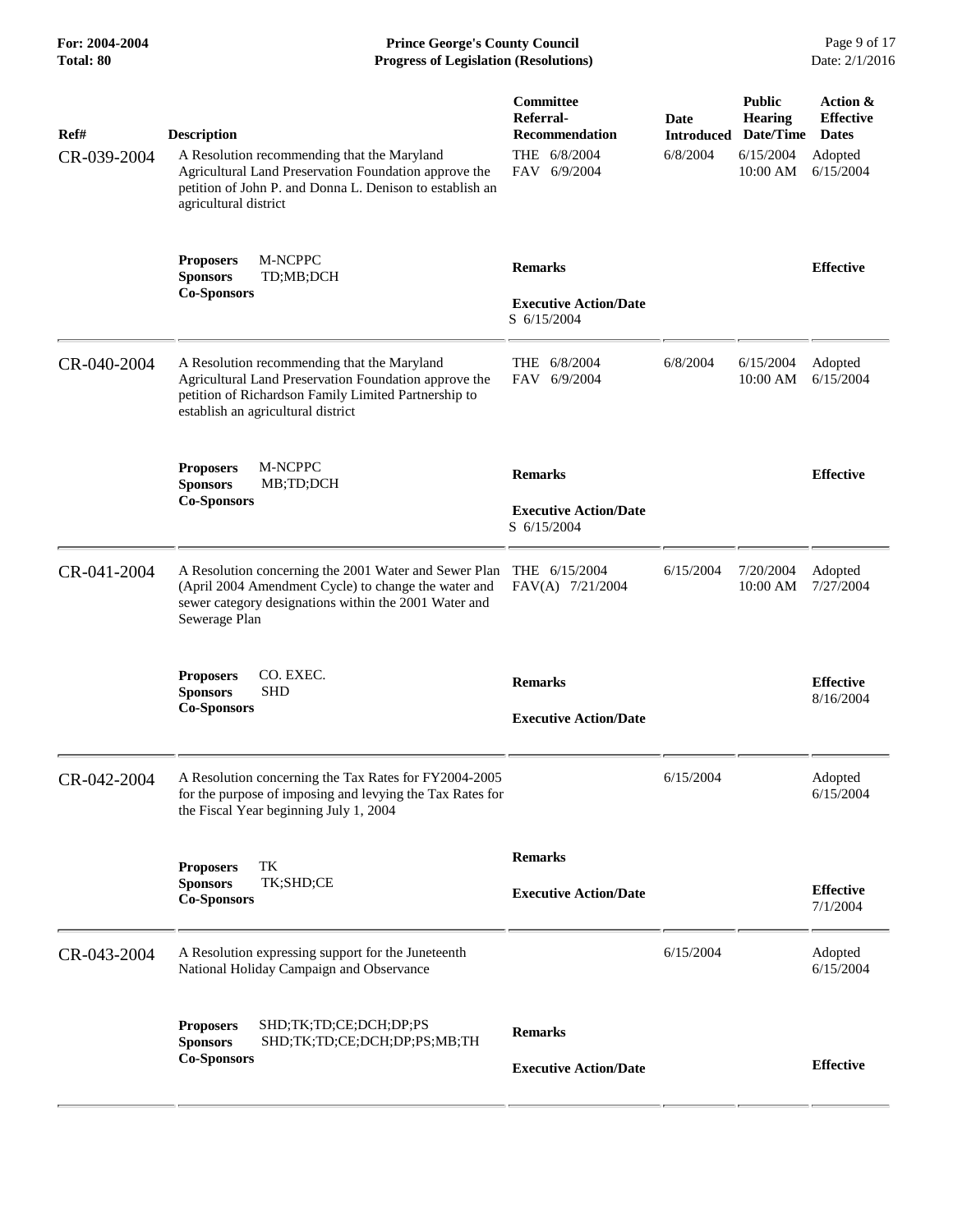**Co-Sponsors** 

**For: 2004-2004 Prince George's County Council** Page 10 of 17<br> **Prince George's County Council** Page 10 of 17<br> **Progress of Legislation (Resolutions)** Date: 2/1/2016 **Total: 80 Progress of Legislation (Resolutions)** 

| Ref#<br>CR-044-2004 | <b>Description</b><br>A Resolution extending the temporary suspension of<br>certain requirements for the operation of a private school<br>in the R-R Zone under certain circumstances                                                                                                                                                                                                                                                                                                                                       | Committee<br>Referral-<br>Recommendation                                                             | Date<br><b>Introduced</b><br>6/22/2004 | <b>Public</b><br><b>Hearing</b><br>Date/Time | Action &<br><b>Effective</b><br><b>Dates</b><br>Adopted<br>6/22/2004 |
|---------------------|-----------------------------------------------------------------------------------------------------------------------------------------------------------------------------------------------------------------------------------------------------------------------------------------------------------------------------------------------------------------------------------------------------------------------------------------------------------------------------------------------------------------------------|------------------------------------------------------------------------------------------------------|----------------------------------------|----------------------------------------------|----------------------------------------------------------------------|
|                     | TD<br><b>Proposers</b><br><b>Sponsors</b><br>TD;SHD;CE;DP;TK;DCH;PS;TH<br><b>Co-Sponsors</b>                                                                                                                                                                                                                                                                                                                                                                                                                                | <b>Remarks</b><br><b>Executive Action/Date</b>                                                       |                                        |                                              | <b>Effective</b>                                                     |
| CR-045-2004         | A Resolution amending certain fees in the County Onsite<br>Sewage Disposal Regulations                                                                                                                                                                                                                                                                                                                                                                                                                                      | HEHS 6/22/2004<br>FAV(A) 7/7/2004                                                                    | 6/22/2004                              |                                              | Adopted<br>7/21/2004                                                 |
|                     | CO. EXEC.<br><b>Proposers</b><br><b>Sponsors</b><br>TК<br><b>Co-Sponsors</b>                                                                                                                                                                                                                                                                                                                                                                                                                                                | <b>Remarks</b><br><b>Executive Action/Date</b>                                                       |                                        |                                              | <b>Effective</b><br>7/21/2004                                        |
| CR-046-2004         | A Resolution revising a schedule of licensing fees for<br>public swimming pools and public swimming pool<br>operators                                                                                                                                                                                                                                                                                                                                                                                                       | HEHS 6/22/2004<br>FAV 7/7/2004                                                                       | 6/22/2004                              |                                              | Adopted<br>7/21/2004                                                 |
|                     | CO. EXEC.<br><b>Proposers</b><br><b>Sponsors</b><br>TК<br><b>Co-Sponsors</b>                                                                                                                                                                                                                                                                                                                                                                                                                                                | <b>Remarks</b><br><b>Executive Action/Date</b>                                                       |                                        |                                              | <b>Effective</b><br>7/21/2004                                        |
| CR-047-2004         | A Resolution adjusting the school facilities surcharge for<br>inflation for Fiscal Year 2005, beginning July 1, 2004, as<br>required by State Law                                                                                                                                                                                                                                                                                                                                                                           |                                                                                                      | 6/22/2004                              |                                              | Adopted<br>6/22/2004                                                 |
|                     | TK<br><b>Proposers</b><br><b>Sponsors</b><br>TK;DCH;TD;PS;SHD;CE;DP<br><b>Co-Sponsors</b>                                                                                                                                                                                                                                                                                                                                                                                                                                   | <b>Remarks</b><br><b>Executive Action/Date</b>                                                       |                                        |                                              | <b>Effective</b><br>7/1/2004                                         |
| CR-048-2004         | A RESOLUTION concerning A Supplementary<br>Appropriation of Federal, State and Other Funds for the<br>purpose of funding from grants in the amount of<br>\$4,104,549 to the Health Department, Office of the<br>Sheriff, Department of Environmental Resources,<br>Department of Housing and Community Development,<br>Police Department, Office of Human Resources<br>Management, Office of Homeland Security,<br>Non-Departmental, Department of Corrections, Fire<br>Department/EMS, Circuit Court and the Department of | $C.0.W.$ 6/22/2004<br>HELD 7/6/2004<br>FAV(A) 7/21/2004<br><b>Remarks</b><br>Retroactive to June 30, | 6/22/2004                              |                                              | Adopted<br>9/7/2004<br><b>Effective</b>                              |
|                     | Family Services.<br>CO. EXEC.<br><b>Proposers</b><br><b>Sponsors</b><br>TK                                                                                                                                                                                                                                                                                                                                                                                                                                                  | 2004<br><b>Executive Action/Date</b>                                                                 |                                        |                                              |                                                                      |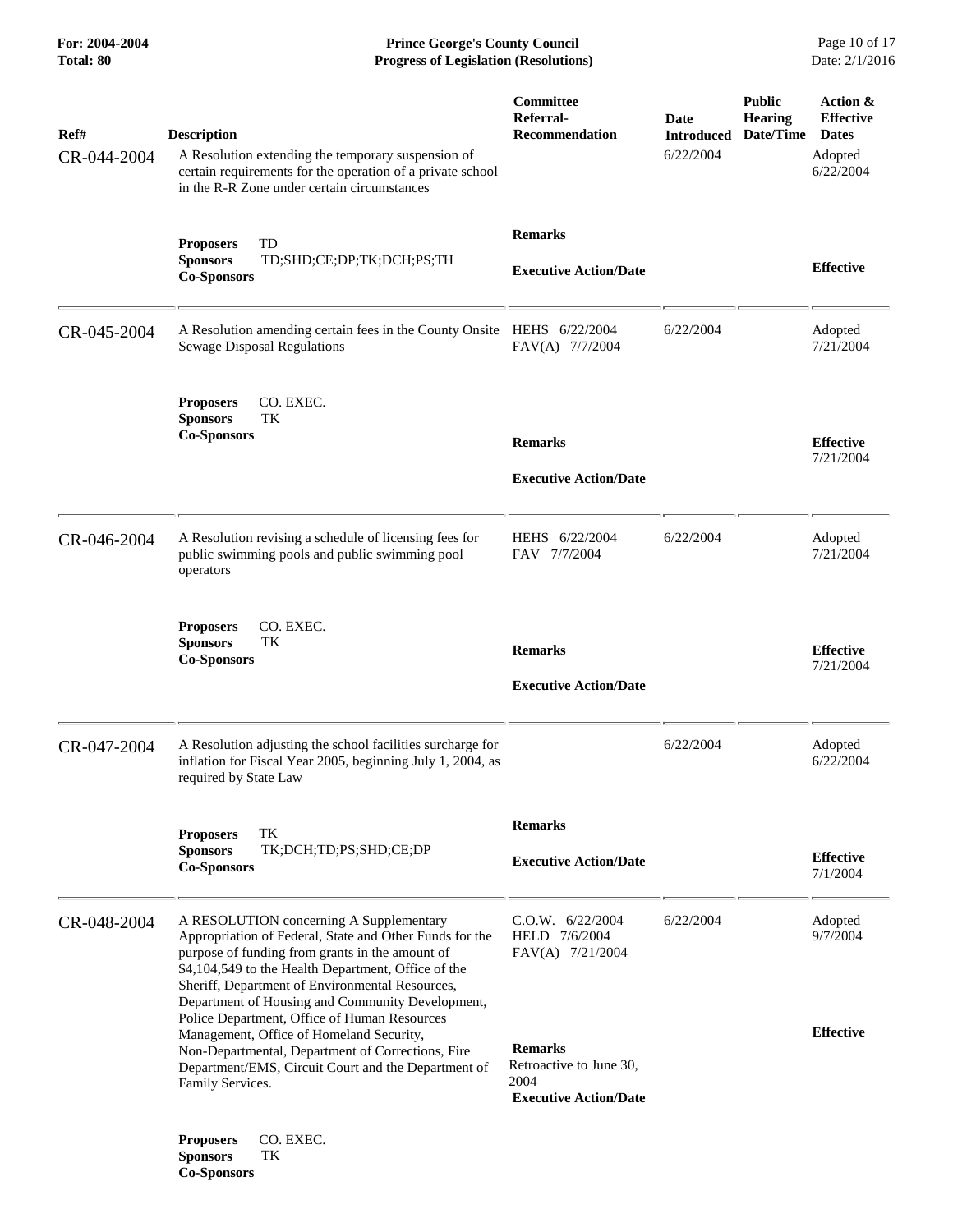**For: 2004-2004 Prince George's County Council** Page 11 of 17<br> **Prince George's County Council** Page 11 of 17<br> **Progress of Legislation (Resolutions)** Date: 2/1/2016 **Total: 80 Progress of Legislation (Resolutions)** 

| Ref#        | <b>Description</b>                                                                                                                                                                                                                                                       | Committee<br>Referral-<br><b>Recommendation</b>                               | <b>Date</b><br><b>Introduced</b> | <b>Public</b><br><b>Hearing</b><br>Date/Time | Action &<br><b>Effective</b><br><b>Dates</b> |
|-------------|--------------------------------------------------------------------------------------------------------------------------------------------------------------------------------------------------------------------------------------------------------------------------|-------------------------------------------------------------------------------|----------------------------------|----------------------------------------------|----------------------------------------------|
| CR-049-2004 | A Resolution amending the Salary Plan of the County to<br>reflect pay rates and other modified benefits for General<br>Schedule employees                                                                                                                                | $C.O.W.$ $7/13/2004$<br>FAV 7/13/2004                                         | 7/13/2004                        |                                              | Adopted<br>7/13/2004                         |
|             | <b>Proposers</b><br>CO. EXEC.<br><b>Sponsors</b><br>TH;TK<br><b>Co-Sponsors</b>                                                                                                                                                                                          | <b>Remarks</b><br>Retroactive to July 1, 2004<br><b>Executive Action/Date</b> |                                  |                                              | <b>Effective</b><br>7/13/2004                |
| CR-050-2004 | A Resolution concerning transfers of appropriation<br>between agencies of Prince George's County, transfers<br>between and within major categories of the Board of<br>Education budget and transfers of appropriations between<br>Capital Improvement Program projects   | PSFM 7/6/2004                                                                 | 7/6/2004                         |                                              | Adopted<br>7/21/2004                         |
|             | DP<br><b>Proposers</b><br><b>Sponsors</b><br>DP;SHD;CE;MB;TD;DCH<br><b>Co-Sponsors</b>                                                                                                                                                                                   | <b>Remarks</b><br><b>Executive Action/Date</b>                                |                                  |                                              | <b>Effective</b>                             |
| CR-051-2004 | A Resolution initiating a functional Public Safety Master<br>Plan to support the development pattern in the 2002<br>General Plan, update the 1990 Public Safety Master Plan,<br>and conform the Plan to Federal, State, County and<br>Municipal policies and initiatives | <b>Remarks</b>                                                                | 7/13/2004                        |                                              | Adopted<br>7/13/2004                         |
|             | M-NCPPC<br><b>Proposers</b><br><b>Sponsors</b><br>SHD;CE;DP;MB;TK;TD<br><b>Co-Sponsors</b>                                                                                                                                                                               | <b>Executive Action/Date</b>                                                  |                                  |                                              | <b>Effective</b><br>7/13/2004                |
| CR-052-2004 | A Resolution endorsing Prince George's County,<br>Maryland's Clean Air Action Plan and declaring that July<br>13, 2004 be designated Prince George's County Clean Air<br><b>Awareness Day</b>                                                                            |                                                                               | 7/13/2004                        |                                              | Adopted<br>7/13/2004                         |
|             |                                                                                                                                                                                                                                                                          | <b>Remarks</b>                                                                |                                  |                                              |                                              |
|             | CO. EXEC.<br><b>Proposers</b><br><b>Sponsors</b><br>SHD;CE;DP;MB;PS;TD;TK<br><b>Co-Sponsors</b>                                                                                                                                                                          | <b>Executive Action/Date</b>                                                  |                                  |                                              | <b>Effective</b><br>7/13/2004                |
| CR-053-2004 | A Resolution to extend the appointment of Charles W.<br>Wilson as Acting Director of the Office of Information<br>Technology and Communications                                                                                                                          |                                                                               | 7/27/2004                        |                                              | Adopted<br>7/27/2004                         |
|             | <b>Proposers</b><br>CO. EXEC.<br>TK;TH;DCH<br><b>Sponsors</b><br><b>Co-Sponsors</b>                                                                                                                                                                                      | <b>Remarks</b><br><b>Executive Action/Date</b>                                |                                  |                                              | <b>Effective</b><br>7/27/2004                |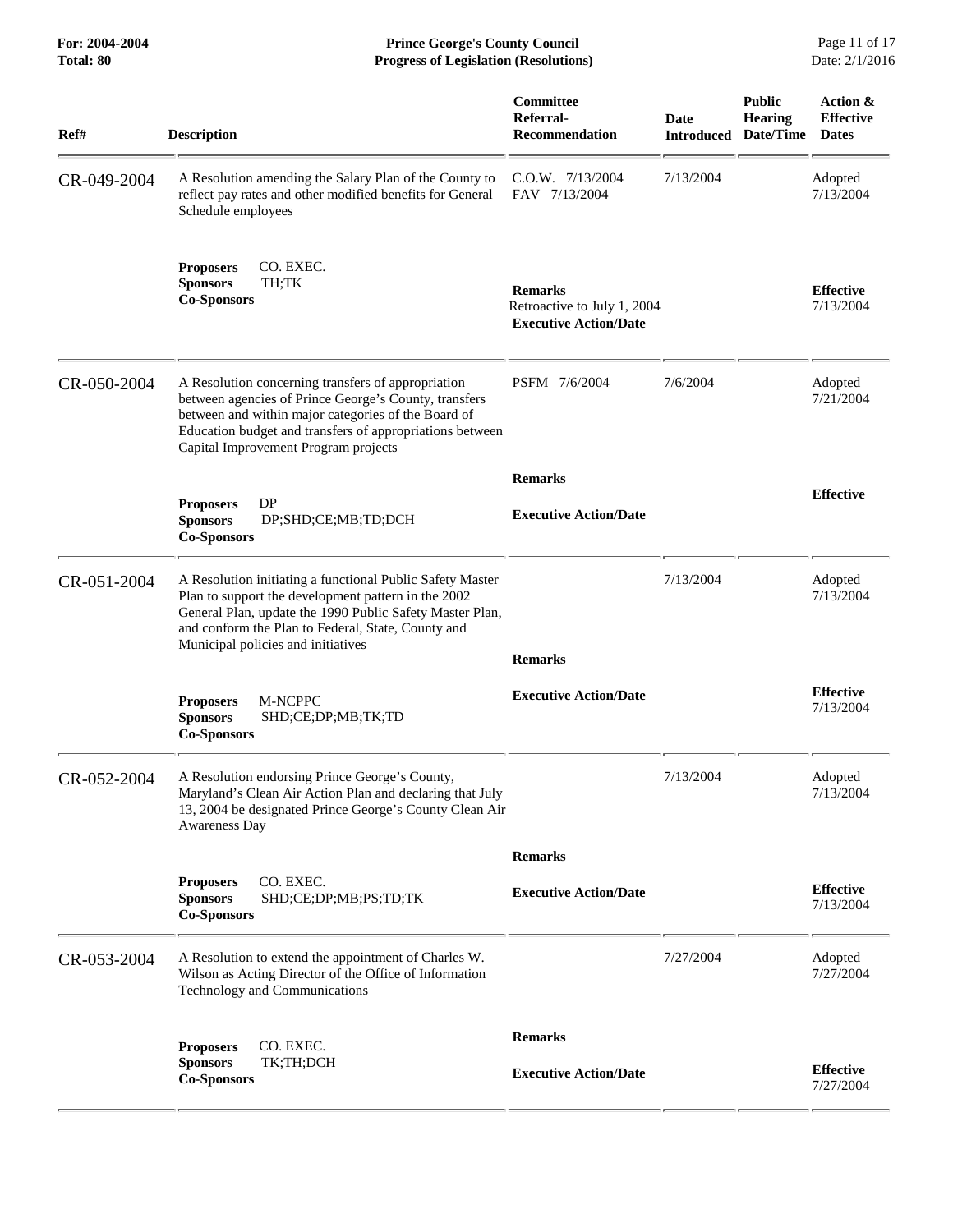**For: 2004-2004 Prince George's County Council** Page 12 of 17<br> **Prince George's County Council** Page 12 of 17<br> **Progress of Legislation (Resolutions)** Date: 2/1/2016 **Total: 80 Progress of Legislation (Resolutions)** 

| Ref#<br>CR-054-2004 | <b>Description</b><br>A Resolution extending the appointment of Tuwanda M.<br>Smith as Acting Director of the Human Relations<br>Commission                                                                                                                  | Committee<br>Referral-<br><b>Recommendation</b>                         | Date<br><b>Introduced</b><br>7/27/2004 | <b>Public</b><br><b>Hearing</b><br>Date/Time | Action &<br><b>Effective</b><br><b>Dates</b><br>Adopted<br>7/27/2004 |
|---------------------|--------------------------------------------------------------------------------------------------------------------------------------------------------------------------------------------------------------------------------------------------------------|-------------------------------------------------------------------------|----------------------------------------|----------------------------------------------|----------------------------------------------------------------------|
|                     | CO. EXEC.<br><b>Proposers</b><br>TK;TH<br><b>Sponsors</b><br><b>Co-Sponsors</b>                                                                                                                                                                              | <b>Remarks</b><br><b>Executive Action/Date</b>                          |                                        |                                              | <b>Effective</b><br>7/27/2004                                        |
| CR-055-2004         | A Resolution directing that a special election be held to<br>fill a vacancy on the County Council and to establish the<br>dates for conducting the special primary election, the<br>special election, and the deadline for the certification of<br>candidacy | <b>Remarks</b>                                                          | 7/21/2004                              |                                              | Adopted<br>7/21/2004                                                 |
|                     | TK<br><b>Proposers</b><br><b>Sponsors</b><br>TK;SHD;CE;DP<br><b>Co-Sponsors</b>                                                                                                                                                                              | <b>Executive Action/Date</b>                                            |                                        |                                              | <b>Effective</b><br>7/21/2004                                        |
| CR-056-2004         | A Resolution concerning the Listing of Local Question of<br>the 2004 Ballot for the purpose of designating the order<br>and form in which local questions shall be placed on the<br>2004 ballot and matters related thereto.                                 |                                                                         | 7/30/2004                              |                                              | Adopted<br>7/30/2004                                                 |
|                     | TK<br><b>Proposers</b><br>TK;DCH;TD;SHD;CE;DP<br><b>Sponsors</b><br><b>Co-Sponsors</b>                                                                                                                                                                       | <b>Remarks</b><br><b>Executive Action/Date</b>                          |                                        |                                              | <b>Effective</b>                                                     |
| CR-057-2004         | A Resolution petitioning the chief executive and<br>administrative officer of the City of Hyattsville for<br>referendum on a certain resolution of annexation                                                                                                |                                                                         | 7/27/2004                              |                                              | Adopted<br>7/27/2004<br>Reconsidered<br>7/30/2004                    |
|                     | TK<br><b>Proposers</b><br><b>Sponsors</b><br>TK;TH;TD<br><b>Co-Sponsors</b>                                                                                                                                                                                  | <b>Remarks</b><br><b>Executive Action/Date</b>                          |                                        |                                              | Failed<br>7/30/2004                                                  |
|                     |                                                                                                                                                                                                                                                              |                                                                         |                                        |                                              | <b>Effective</b>                                                     |
| CR-058-2004         | A Resolution designating the Prince George's<br>Intergovernmental Network Community Coordinating<br>Committee as the entity to manage the institutional<br>network and to approve the Committee's Bylaws                                                     | PSFM 9/7/2004<br>HELD 9/22/2004<br>HELD 10/27/2004<br>FAV(A) 11/10/2004 | 9/7/2004                               |                                              | Adopted<br>11/23/2004                                                |
|                     | TD;DP<br><b>Proposers</b><br>TD;DP<br><b>Sponsors</b><br><b>Co-Sponsors</b>                                                                                                                                                                                  | <b>Remarks</b>                                                          |                                        |                                              | <b>Effective</b>                                                     |
|                     |                                                                                                                                                                                                                                                              | <b>Executive Action/Date</b>                                            |                                        |                                              |                                                                      |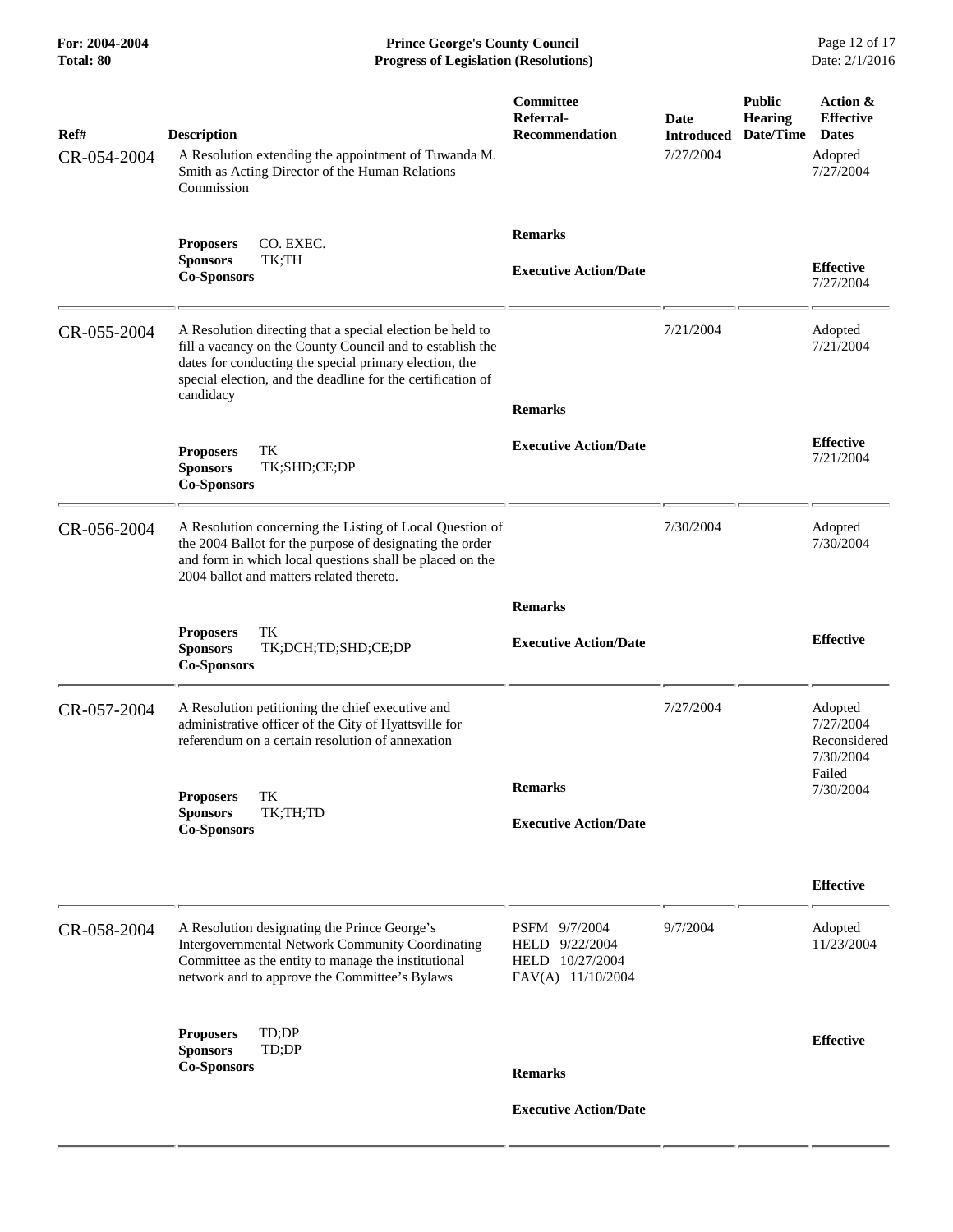**For: 2004-2004 Prince George's County Council** Page 13 of 17<br> **Prince George's County Council** Page 13 of 17<br> **Progress of Legislation (Resolutions)** Date: 2/1/2016 **Total: 80 Progress of Legislation (Resolutions)** 

| Ref#<br>CR-059-2004 | <b>Description</b><br>Darfur region of Sudan              | A Resolution opposing the atrocities and genocide in the                                                                                                                                                                                                                     | Committee<br>Referral-<br><b>Recommendation</b> | <b>Date</b><br><b>Introduced</b><br>9/21/2004 | <b>Public</b><br><b>Hearing</b><br>Date/Time | Action &<br><b>Effective</b><br><b>Dates</b><br>Adopted<br>9/21/2004 |
|---------------------|-----------------------------------------------------------|------------------------------------------------------------------------------------------------------------------------------------------------------------------------------------------------------------------------------------------------------------------------------|-------------------------------------------------|-----------------------------------------------|----------------------------------------------|----------------------------------------------------------------------|
|                     | <b>Proposers</b><br><b>Sponsors</b><br><b>Co-Sponsors</b> | TK<br>TK;DCH;TD;CE;DP;MB                                                                                                                                                                                                                                                     | <b>Remarks</b><br><b>Executive Action/Date</b>  |                                               |                                              | <b>Effective</b>                                                     |
| CR-060-2004         |                                                           | A Resolution expressing the County Council's support of PSFM 9/28/2004<br>proposed legislation to increase the maximum Federal<br>share of the costs of State programs under the National<br>Guard ChalleNGe Program                                                         | FAV 10/27/2004                                  | 9/28/2004                                     |                                              | Adopted<br>11/1/2004                                                 |
|                     | <b>Proposers</b><br><b>Sponsors</b><br><b>Co-Sponsors</b> | <b>DP</b><br>DP;DCH;TD;TK;SHD;CE;MB                                                                                                                                                                                                                                          | <b>Remarks</b><br><b>Executive Action/Date</b>  |                                               |                                              | <b>Effective</b>                                                     |
| CR-061-2004         |                                                           | A Resolution for the purpose of transferring certain<br>appropriations and expenditures between certain<br>development projects in the M-NCPPC FY 2005 CIP and<br>between certain programs in the FY 2005 Operating<br>Budget for the Recreation Fund                        | PZED 9/28/2004<br>FAV 10/6/2004                 | 9/28/2004                                     | 10/26/2004 Adopted<br>10:00 AM               | 10/26/2004                                                           |
|                     | <b>Proposers</b><br><b>Sponsors</b><br><b>Co-Sponsors</b> | M-NCPPC<br>TК                                                                                                                                                                                                                                                                | <b>Remarks</b><br><b>Executive Action/Date</b>  |                                               |                                              | <b>Effective</b><br>10/26/2004                                       |
| CR-062-2004         |                                                           | A Resolution permitting the proceeds of special<br>obligation bonds issued by the County to be used in<br>conformity with applicable regulations of the U.S.<br>Treasury Department to reimburse expenditures paid<br>hereafter (or within 60 days prior to the date hereof) | PSFM 10/5/2004                                  | 10/5/2004                                     |                                              |                                                                      |
|                     |                                                           |                                                                                                                                                                                                                                                                              | <b>Remarks</b>                                  |                                               |                                              | <b>Effective</b>                                                     |
|                     | <b>Proposers</b><br><b>Sponsors</b><br><b>Co-Sponsors</b> | TH<br>TH                                                                                                                                                                                                                                                                     | <b>Executive Action/Date</b>                    |                                               |                                              |                                                                      |
| CR-063-2004         |                                                           | A Resolution creating the Northgate College Park<br>Development District and providing for and determining<br>certain matters in connection with the issuance and<br>payment of special obligation bonds                                                                     | PSFM 10/5/2004                                  | 10/5/2004                                     |                                              |                                                                      |
|                     | <b>Proposers</b><br><b>Sponsors</b>                       | TH<br>TH                                                                                                                                                                                                                                                                     | <b>Remarks</b><br><b>Executive Action/Date</b>  |                                               |                                              | <b>Effective</b>                                                     |
|                     | <b>Co-Sponsors</b>                                        |                                                                                                                                                                                                                                                                              |                                                 |                                               |                                              |                                                                      |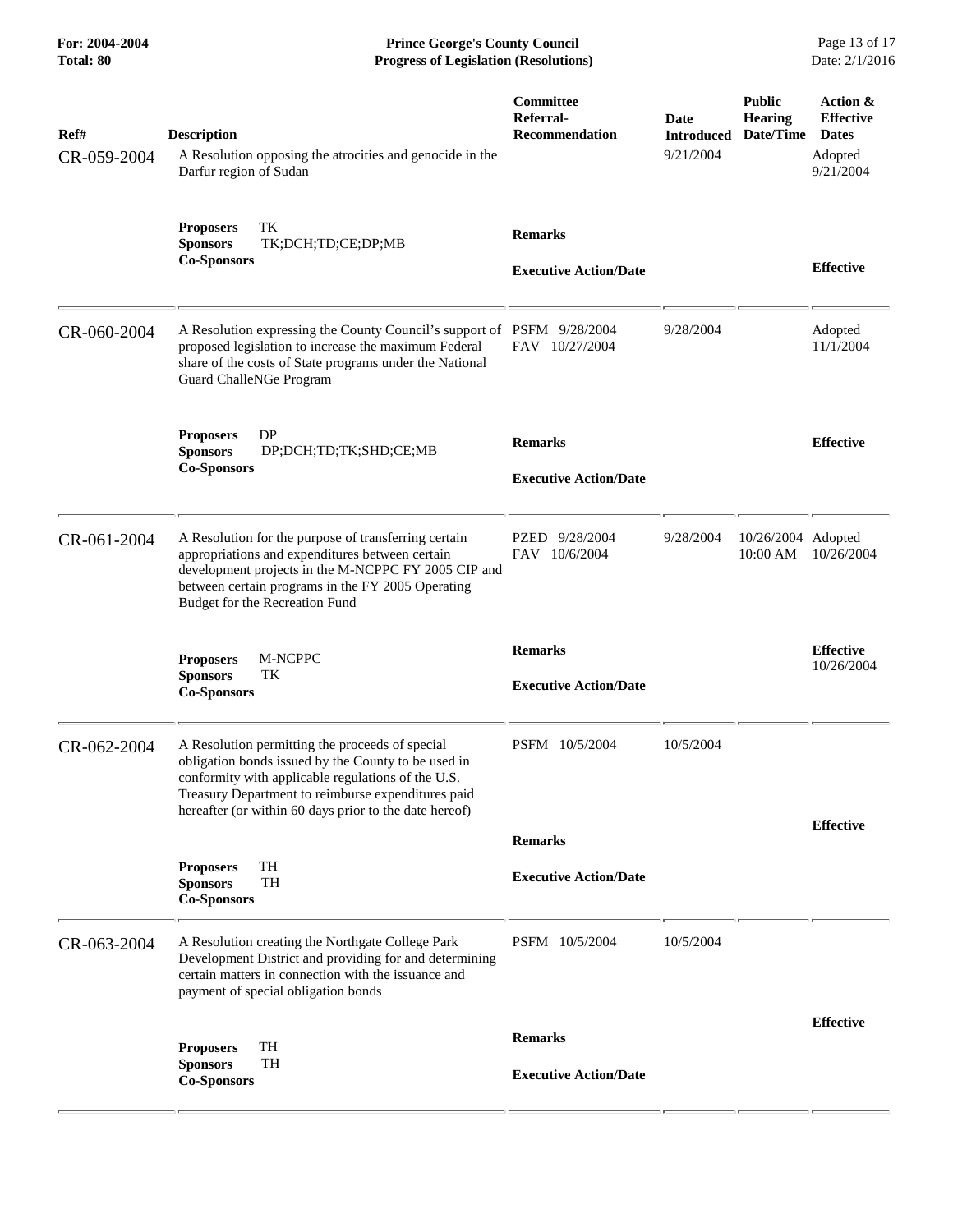**For: 2004-2004 Prince George's County Council** Page 14 of 17<br> **Prince George's County Council** Page 14 of 17<br> **Progress of Legislation (Resolutions)** Date: 2/1/2016 **Total: 80 Progress of Legislation (Resolutions)** 

| Ref#<br>CR-064-2004 | <b>Description</b><br>A Resolution approving the Refunding Plan of the WSSC<br>for the refunding of certain bonds of Washington<br>Suburban Sanitary District through the issuance of<br>General Construction Refunding Bonds, Water Supply<br>Refunding Bonds and Sewerage Refunding Bonds | Committee<br>Referral-<br><b>Recommendation</b><br>THE 10/5/2004<br>FAV 10/14/2004 | Date<br><b>Introduced</b><br>10/5/2004 | <b>Public</b><br><b>Hearing</b><br>Date/Time | Action &<br><b>Effective</b><br><b>Dates</b><br>Adopted<br>10/19/2004 |
|---------------------|---------------------------------------------------------------------------------------------------------------------------------------------------------------------------------------------------------------------------------------------------------------------------------------------|------------------------------------------------------------------------------------|----------------------------------------|----------------------------------------------|-----------------------------------------------------------------------|
|                     | <b>WSSC</b><br><b>Proposers</b><br><b>Sponsors</b><br>SHD;DCH;DP<br><b>Co-Sponsors</b>                                                                                                                                                                                                      | <b>Remarks</b><br><b>Executive Action/Date</b>                                     |                                        |                                              | <b>Effective</b>                                                      |
| CR-065-2004         | A Resolution initiating an amendment to the 1993<br>Approved Master Plan and Sectional Map Amendment<br>for the Glenn Dale-Seabrook-Lanham and Vicinity<br>(Planning Area 70) and the 2002 Approved Prince<br>George's County General Plan                                                  | <b>Remarks</b>                                                                     | 10/12/2004                             |                                              | Adopted<br>10/12/2004                                                 |
|                     | M-NCPPC<br><b>Proposers</b><br><b>Sponsors</b><br>TK;DP;CE;TD<br><b>Co-Sponsors</b>                                                                                                                                                                                                         | <b>Executive Action/Date</b>                                                       |                                        |                                              | <b>Effective</b><br>10/12/2004                                        |
| CR-066-2004         | A Resolution endorsing the designation of focus areas in<br>the State designated Enterprise Zone within Prince<br>George's County and expanding the existing Prince<br>George's County Enterprise Zone                                                                                      | $C.0.W.$ $10/14/2004$<br>FAV 10/14/2004                                            | 10/14/2004                             |                                              | Adopted<br>10/14/2004                                                 |
|                     | <b>Proposers</b><br>CO. EXEC.<br>TK;SHD<br><b>Sponsors</b><br><b>Co-Sponsors</b>                                                                                                                                                                                                            | <b>Remarks</b><br><b>Executive Action/Date</b>                                     |                                        |                                              | <b>Effective</b>                                                      |
| CR-067-2004         | A Resolution establishing the Common Ownership<br>Communities Task Force to evaluate and advise the<br>County on issues relating to common ownership<br>communities                                                                                                                         |                                                                                    | 10/19/2004                             |                                              | Adopted<br>10/19/2004                                                 |
|                     | <b>SHD</b><br><b>Proposers</b><br><b>Sponsors</b><br>SHD;TD;CE;DP;MB;DCH<br><b>Co-Sponsors</b>                                                                                                                                                                                              | <b>Remarks</b><br><b>Executive Action/Date</b>                                     |                                        |                                              | <b>Effective</b>                                                      |
| CR-068-2004         | A Resolution funding from grants in the amount of<br>\$967,109 to the Office of the Sheriff, Police Department,<br>Office of Homeland Security, Fire/EMS Department,<br>Circuit Court, Department of Social Services and the<br>Office of the State's Attorney                              | PSFM 10/19/2004<br>FAV 11/10/2004                                                  | 10/19/2004                             |                                              | Adopted<br>11/23/2004                                                 |
|                     | CO. EXEC.<br><b>Proposers</b><br>TK;DCH;DP;SHD;CE;MB<br><b>Sponsors</b><br><b>Co-Sponsors</b>                                                                                                                                                                                               | <b>Remarks</b><br>Retroactive to 6/30/2004<br><b>Executive Action/Date</b>         |                                        |                                              | <b>Effective</b>                                                      |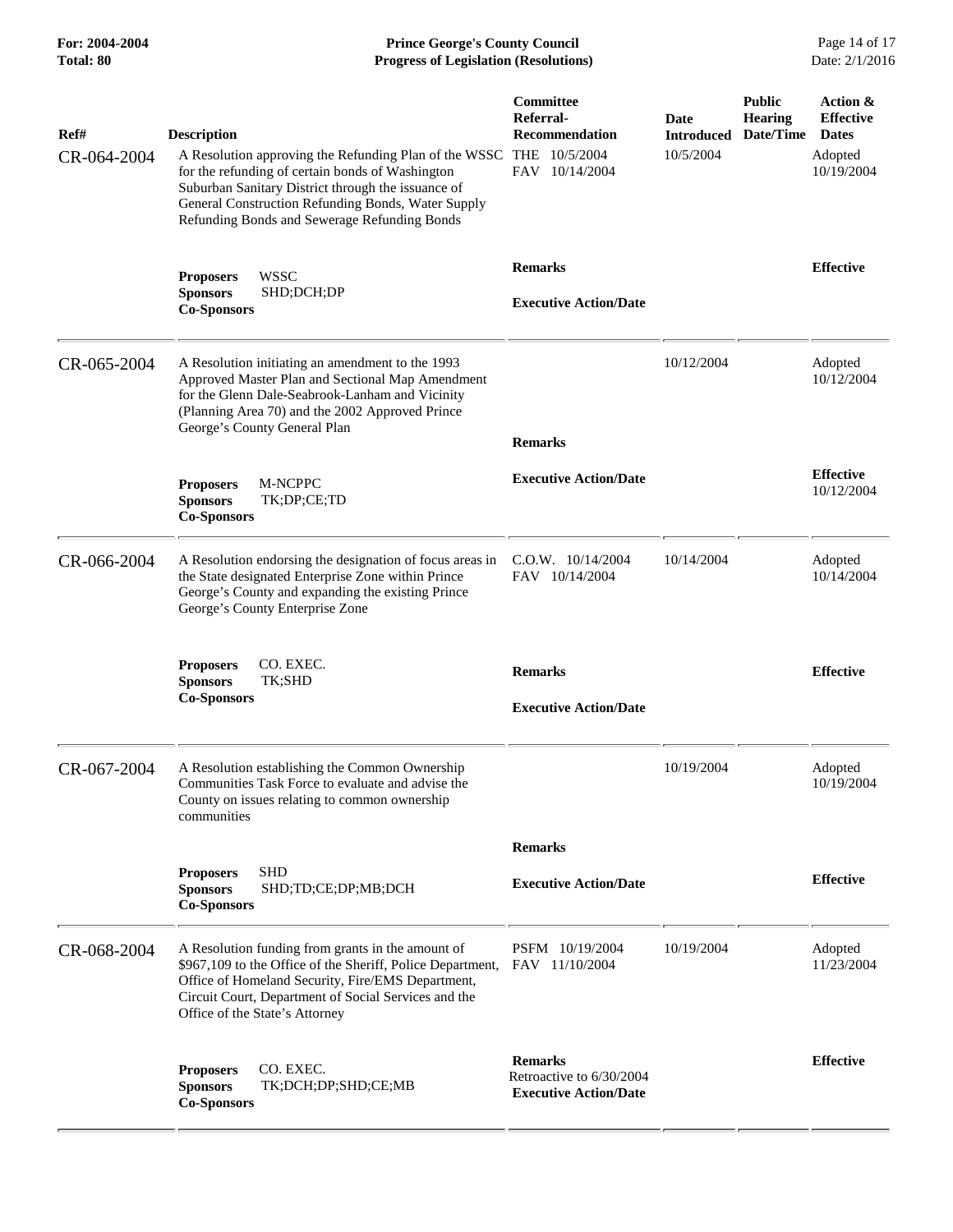| For: 2004-2004<br>Total: 80 | <b>Prince George's County Council</b><br><b>Progress of Legislation (Resolutions)</b>                                                                                                                                                                            |                                                                   |                                         |                                                                                | Page 15 of 17<br>Date: 2/1/2016                            |
|-----------------------------|------------------------------------------------------------------------------------------------------------------------------------------------------------------------------------------------------------------------------------------------------------------|-------------------------------------------------------------------|-----------------------------------------|--------------------------------------------------------------------------------|------------------------------------------------------------|
| Ref#<br>CR-069-2004         | <b>Description</b><br>A Resolution concerning the 2001 Water and Sewer Plan<br>(August 2004 Amendment Cycle) to change the water and FAV(A) 11/23/2004<br>sewer category designations within the 2001 Water and<br>Sewer Plan                                    | Committee<br>Referral-<br><b>Recommendation</b><br>THE 10/19/2004 | Date<br><b>Introduced</b><br>10/19/2004 | <b>Public</b><br><b>Hearing</b><br>Date/Time<br>11/23/2004 Adopted<br>10:00 AM | Action &<br><b>Effective</b><br><b>Dates</b><br>11/30/2004 |
|                             | CO. EXEC.<br><b>Proposers</b><br><b>Sponsors</b><br>TK<br><b>Co-Sponsors</b>                                                                                                                                                                                     | <b>Remarks</b><br><b>Executive Action/Date</b>                    |                                         |                                                                                | <b>Effective</b><br>12/8/2004                              |
| CR-070-2004                 | A Resolution requesting that the State Highway<br>Administration advance the schedule of funding for the<br>design and Engineering for U.S. Route 1 improvements<br>currently included in the State's Consolidated<br>Transportation Program FY 2005-2009        | THE 10/26/2004<br>FAV 11/23/2004                                  | 10/26/2004                              |                                                                                | Adopted<br>11/30/2004                                      |
|                             | TD<br><b>Proposers</b><br><b>Sponsors</b><br>TD;DP;SHD<br><b>Co-Sponsors</b>                                                                                                                                                                                     | <b>Remarks</b><br><b>Executive Action/Date</b>                    |                                         |                                                                                | <b>Effective</b>                                           |
| CR-071-2004                 | A Resolution relating to the establishment of certain<br>public swimming pool operator fees charged by the<br><b>Health Department</b>                                                                                                                           | HEHS 11/1/2004<br>FAV 11/10/2004                                  | 11/1/2004                               |                                                                                | Adopted<br>11/23/2004                                      |
|                             | CO. EXEC.<br><b>Proposers</b><br><b>Sponsors</b><br>TD<br><b>Co-Sponsors</b>                                                                                                                                                                                     | <b>Remarks</b><br><b>Executive Action/Date</b>                    |                                         |                                                                                | <b>Effective</b><br>11/23/2004                             |
| CR-072-2004                 | A Resolution relating to the establishment of new fees for HEHS 11/1/2004<br>certain plat and plan reviews involving on-site sewage<br>disposal systems as charged by the Health Department                                                                      | FAV(A) 11/17/2004                                                 | 11/1/2004                               |                                                                                | Adopted<br>11/23/2004                                      |
|                             | CO. EXEC.<br><b>Proposers</b><br><b>Sponsors</b><br>TK<br><b>Co-Sponsors</b>                                                                                                                                                                                     | <b>Remarks</b><br><b>Executive Action/Date</b>                    |                                         |                                                                                | <b>Effective</b><br>11/23/2004                             |
| CR-073-2004                 | A Resolution for the purpose of approving the project<br>submitted by the Housing Initiative Partnership, Inc.<br>(HIP) to the State of Maryland Department of Housing<br>and Community Development for participation in the<br>Neighborhood Partnership Program | THE 11/1/2004<br>FAV 11/23/2004                                   | 11/1/2004                               |                                                                                | Adopted<br>11/23/2004                                      |
|                             | CO. EXEC.<br><b>Proposers</b>                                                                                                                                                                                                                                    | <b>Remarks</b>                                                    |                                         |                                                                                | <b>Effective</b>                                           |
|                             | DCH;TD;CE<br><b>Sponsors</b><br><b>Co-Sponsors</b>                                                                                                                                                                                                               | <b>Executive Action/Date</b>                                      |                                         |                                                                                |                                                            |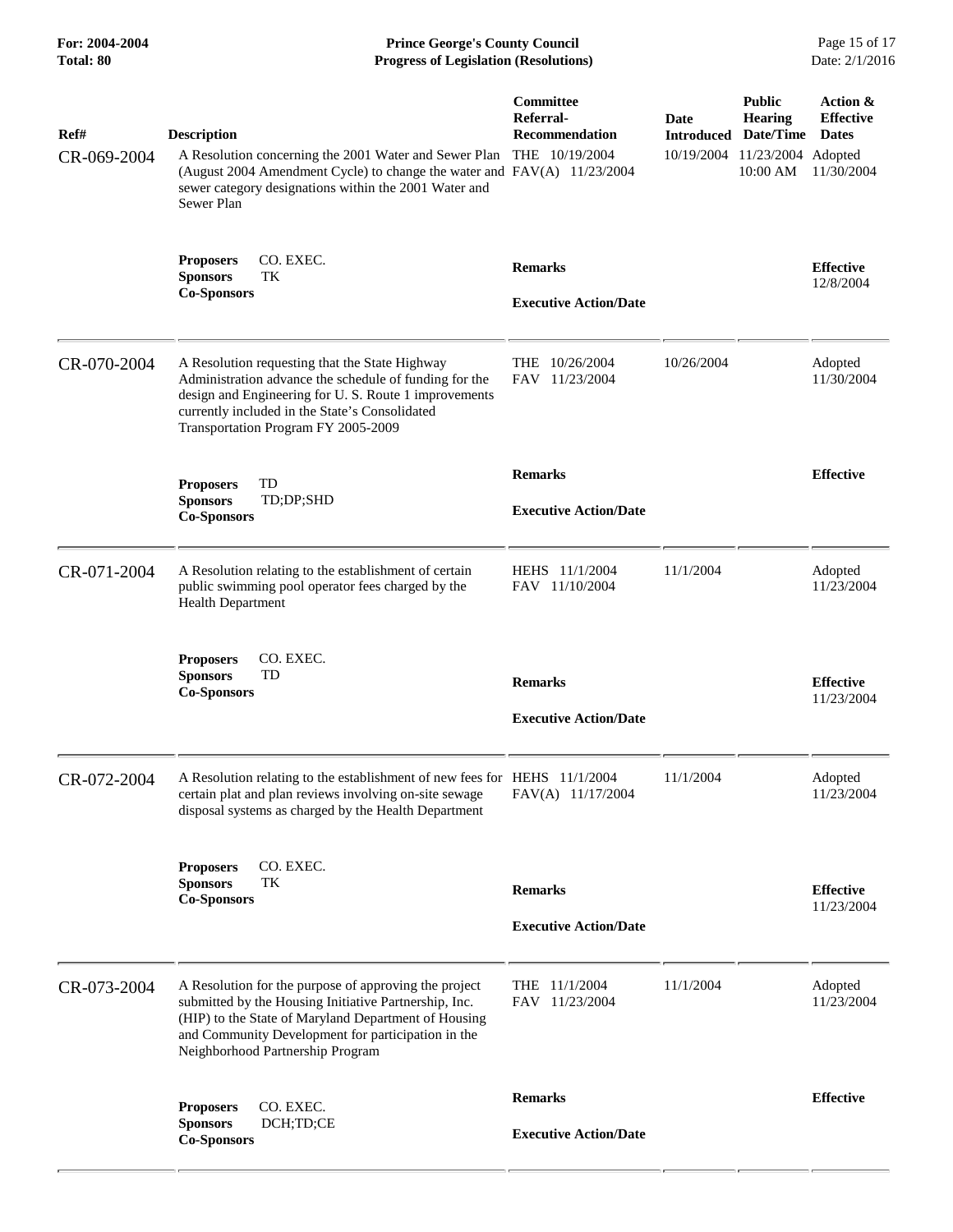| For: 2004-2004<br><b>Total: 80</b> | <b>Prince George's County Council</b><br><b>Progress of Legislation (Resolutions)</b>                                                                                                                                                                                                                                               |                                                                                     |                                        |                                              | Page 16 of 17<br>Date: 2/1/2016                                       |
|------------------------------------|-------------------------------------------------------------------------------------------------------------------------------------------------------------------------------------------------------------------------------------------------------------------------------------------------------------------------------------|-------------------------------------------------------------------------------------|----------------------------------------|----------------------------------------------|-----------------------------------------------------------------------|
| Ref#<br>CR-074-2004                | <b>Description</b><br>A Resolution to endorse the loan to be provided from the<br>Maryland Economic Development Assistance Fund to<br>Internosis, Inc., and to authorize a County loan to<br>Internosis, Inc.                                                                                                                       | Committee<br>Referral-<br><b>Recommendation</b><br>PSFM 11/1/2004<br>FAV 11/10/2004 | Date<br><b>Introduced</b><br>11/1/2004 | <b>Public</b><br><b>Hearing</b><br>Date/Time | Action &<br><b>Effective</b><br><b>Dates</b><br>Adopted<br>11/16/2004 |
|                                    | CO. EXEC.<br><b>Proposers</b><br><b>Sponsors</b><br>TD;SHD<br><b>Co-Sponsors</b>                                                                                                                                                                                                                                                    | <b>Remarks</b><br><b>Executive Action/Date</b>                                      |                                        |                                              | <b>Effective</b><br>11/16/2004                                        |
| CR-075-2004                        | A Resolution initiating a new Master Plan and SMA for<br>Subregion I (Planning Areas 60, 61, 62 and 64) and<br>amending the 2002 Approved General Plan to establish<br>development policies consistent with the intent of the<br>2002 General Plan recommendations for the US 1<br>Corridor and the possible future Konterra Center | <b>Remarks</b>                                                                      | 11/16/2004                             |                                              | Adopted<br>11/16/2004                                                 |
|                                    | <b>Proposers</b><br>M-NCPPC<br><b>Sponsors</b><br>TD;SHD;DCH;DP<br><b>Co-Sponsors</b>                                                                                                                                                                                                                                               | <b>Executive Action/Date</b>                                                        |                                        |                                              | <b>Effective</b><br>11/16/2004                                        |
| CR-076-2004                        | A Resolution providing Supplementary Appropriation of<br>Federal, State and Other Funds in the amount of<br>\$7,597,260 to various County agencies                                                                                                                                                                                  | C.O.W. 11/23/2004<br>FAV 11/30/2004                                                 | 11/23/2004                             |                                              | Adopted<br>11/30/2004                                                 |
|                                    | CO. EXEC.<br><b>Proposers</b><br><b>Sponsors</b><br>TK;SHD;CE;DP<br><b>Co-Sponsors</b>                                                                                                                                                                                                                                              | <b>Remarks</b><br>Retroactive to 6/30/2004<br><b>Executive Action/Date</b>          |                                        |                                              | <b>Effective</b>                                                      |
| CR-077-2004                        | A Resolution approving issuance of tax-exempt revenue<br>bonds and taxable revenue bonds by the Housing<br>Authority of Prince George's County for Emerson House<br>Apartments                                                                                                                                                      | THE 11/23/2004<br>FAV 11/23/2004                                                    | 11/23/2004                             |                                              | Adopted<br>11/30/2004                                                 |
|                                    | CO. EXEC.<br><b>Proposers</b><br><b>Sponsors</b><br><b>DCH</b><br><b>Co-Sponsors</b>                                                                                                                                                                                                                                                | <b>Remarks</b><br><b>Executive Action/Date</b>                                      |                                        |                                              | <b>Effective</b>                                                      |
| CR-078-2004                        | A Resolution approving the Sector Plan and Sectional<br>Map Amendment for the Prince George's County<br>Gateway Arts District                                                                                                                                                                                                       |                                                                                     | 11/30/2004                             |                                              | Adopted<br>11/30/2004                                                 |
|                                    | M-NCPPC<br><b>Proposers</b>                                                                                                                                                                                                                                                                                                         | <b>Remarks</b>                                                                      |                                        |                                              |                                                                       |
|                                    | <b>Sponsors</b><br>WC;DCH;SHD;CE;DP;TK;TD<br><b>Co-Sponsors</b>                                                                                                                                                                                                                                                                     | <b>Executive Action/Date</b>                                                        |                                        |                                              | <b>Effective</b><br>11/30/2004                                        |